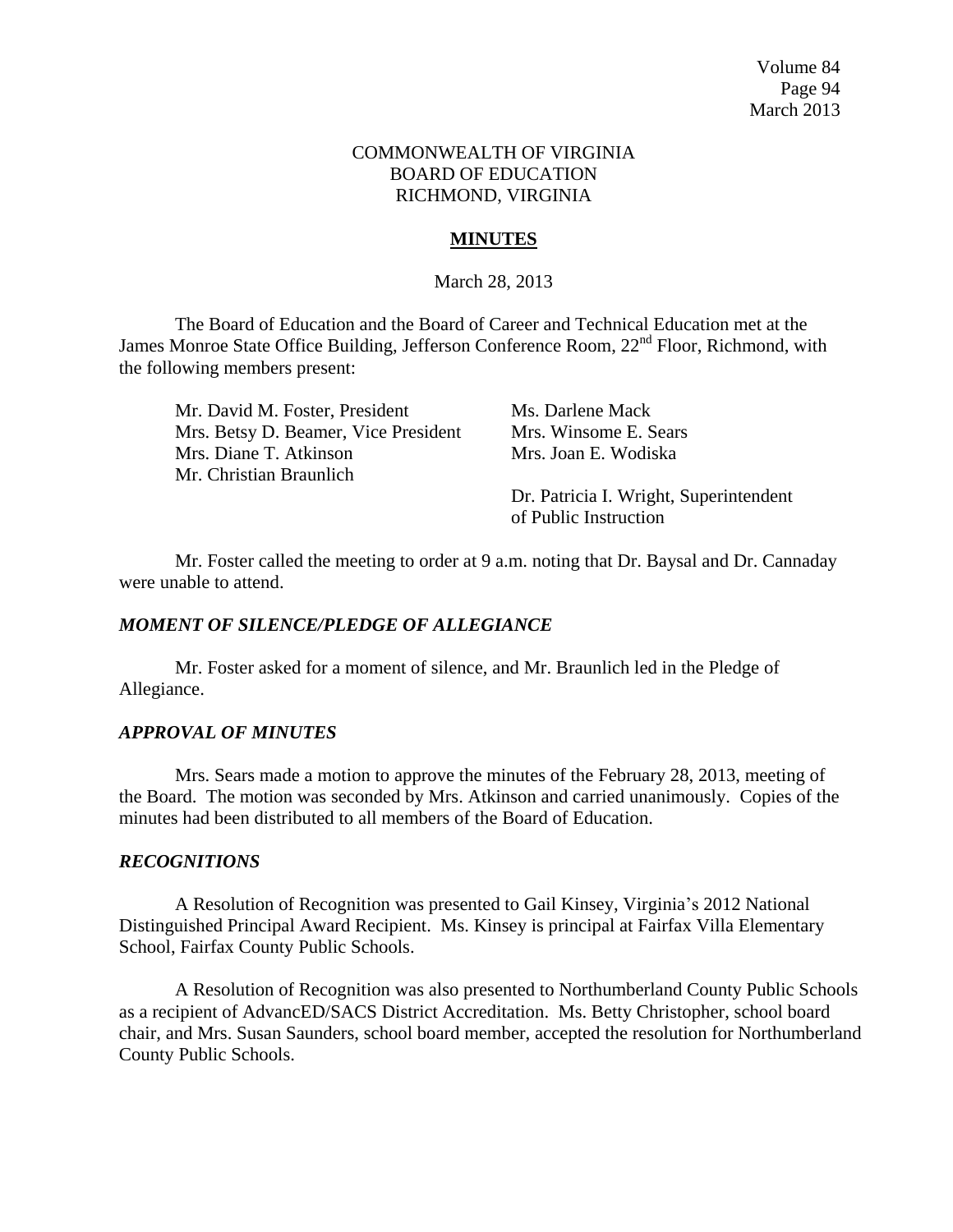# *PUBLIC COMMENT*

The following persons spoke during public comment:

- Dr. Sheila Bailey spoke on proposed guidelines for credit accommodations for the standard diploma.
- Jim Gallagher spoke on proposed guidelines for credit accommodations for the standard diploma.
- Dr. Sheila Carr spoke on the proposed guidelines for credit accommodations for the  $\bullet$ standard diploma.
- Sara Staton spoke on the proposed guidelines for credit accommodations for the standard  $\bullet$ diploma.
- Barry Hollandsworth spoke on proposed guidelines for credit accommodations for the standard diploma.
- Dr. Michael Asip spoke on proposed guidelines for credit accommodations for the  $\bullet$ standard diploma.
- Gail Allen spoke on proposed guidelines for credit accommodations for the standard diploma.
- Dr. Eric Williams spoke on proposed regulations pertaining to public virtual schools.  $\bullet$
- Nicole Dooley spoke on proposed guidelines for credit accommodations for the standard  $\bullet$ diploma.
- Meg Gruber spoke on teacher professionalism and morale.
- George Peyton deferred his time to Mary Hufford.
- Kristian Harvard spoke on proposed guidelines for adopting pre-Labor Day requests.  $\bullet$
- Mary Hufford spoke on proposed guidelines for adopting pre-Labor Day requests.  $\bullet$
- John Easter spoke on proposed guidelines for adopting pre-Labor Day requests.
- Johnna Workman spoke on proposed guidelines for credit accommodations for the standard diploma.

# *Action/Discussion Items*

# *Final Review of Proposed Guidelines for Standard Diploma Credit Accommodations for Students with Disabilities*

This item was presented by Mr. John Eisenberg, assistant superintendent for special education and student services. His presentation included the following:

- At its February meeting, the Board authorized staff to post the proposed guidelines on the Department Web site for public comment. The proposed guidelines were posted through March 27, 2013.
- Over 80 public comments were received and reviewed. Feedback came from a variety of stakeholders including; parents, institutes of higher education, community service boards, private advocacy organizations and local educational agencies (stakeholders included, but not limited to, superintendents, executive directors, special education directors, teachers, administrators, guidance counselors, related service professionals and members of local Special Education Advisory Committees).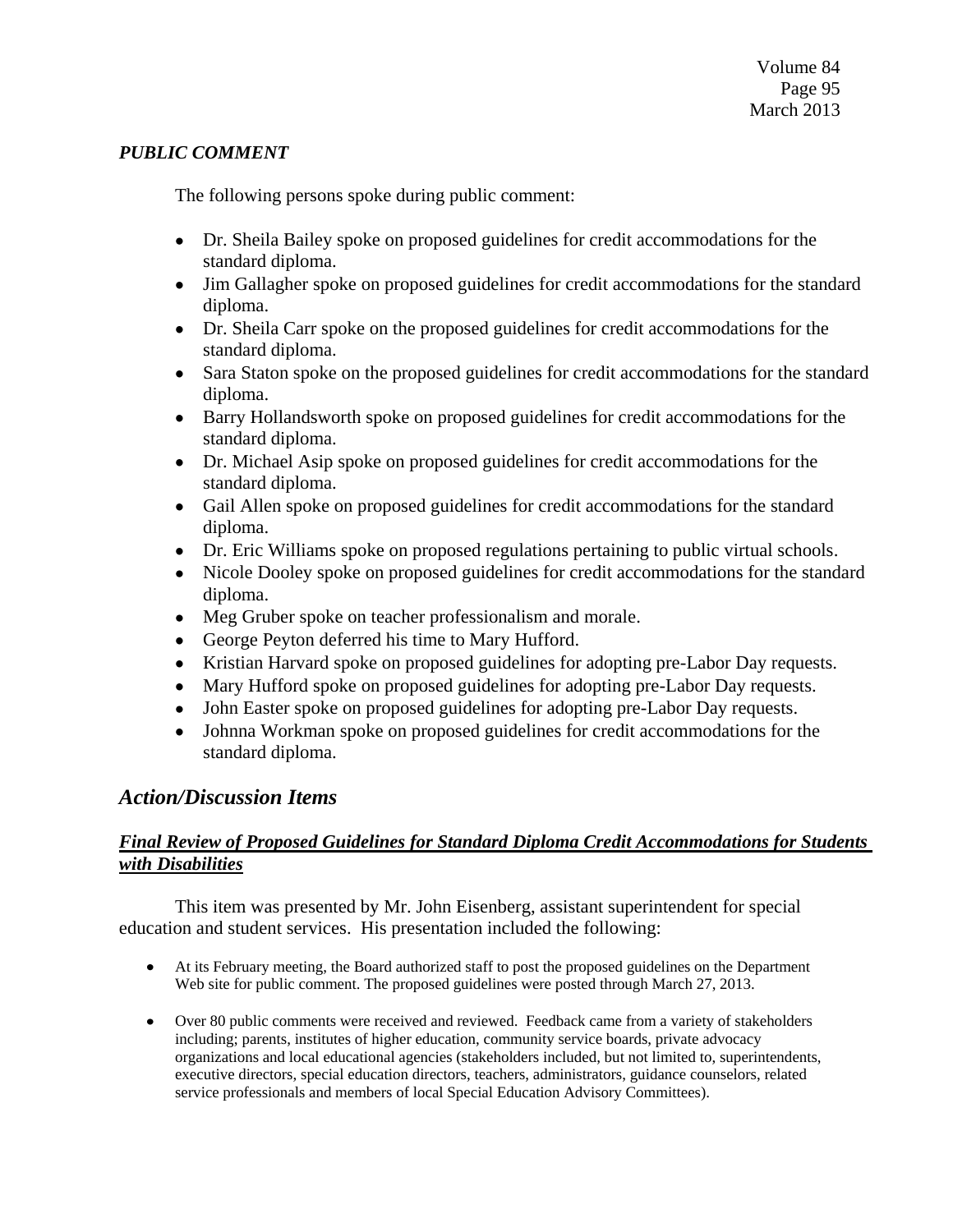- Feedback was received from over 60 respondents who support the proposed credit accommodations guidelines. Respondents commented that:
	- $\checkmark$  A large and diverse group of stakeholders was used in the development of the proposed guidelines
	- $\checkmark$  Flexibility options outlined in the proposed accommodations would assist local school divisions in providing the supports necessary for this unique population of students to obtain a Standard Diploma
	- $\checkmark$  The Individualized Education Program (IEP) team or 504 Committee team is the most appropriate group to make decisions on specific credit accommodations for these students
	- $\checkmark$  The proposed guidelines keep the rigor of the Standard Diploma intact and significantly increase expectations of those students who would have previously obtained a Modified Standard Diploma
	- $\checkmark$  The expanded use of locally awarded verified credit administrative procedures for Reading, Writing and Mathematics is strongly supported
- Feedback from less than 20 respondents expressed concerns that expectations for students with disabilities may be lowered. Respondents commented that:
	- $\checkmark$  These proposed guidelines are holding students with disabilities to lowered expectations
	- $\checkmark$  They share concerns about the possible degree of local variability in awarding credit accommodations to students with disabilities
	- $\checkmark$  Inappropriate use of the Virginia Modified Achievement Standards Test (VMAST) might occur similar to those reported under the Virginia Grade Level Alternative (VGLA)
	- $\checkmark$  Credit accommodations may have a negative impact on the rigor and perceived value of the Standard Diploma
- A change in the form of a language substitution was made to the proposed guidelines from the version  $\bullet$ presented for first review at the February meeting. On page seven under item three (Locally Awarded Verified Credits) 'divisions' was substituted with 'boards' to reflect the appropriate terminology referenced in the Standards for Accrediting Public Schools in Virginia (8 VAC20-131).

An amendment was presented to the Board in response to public comments to add language regarding criteria for determining eligibility of students, and to clarify VMAST eligibility and the timeline for the additional criteria to become effective (2014-2015).

The Board discussed the following:

- $\bullet$ Ms. Mack noted the positive feedback from parents and educators during public comment. Mrs. Sears also thanked the speakers from public comment.
- Mrs. Atkinson said it is an honor to support the revised high school standards for students with disabilities.
- Mrs. Wodiska commended department staff for their leadership in engaging the  $\bullet$ public to share their viewpoints and providing additional information.
- Dr. Wright thanked Governor McDonnell for supporting the legislation which enables the Board to make provisions in its regulations for students with disabilities to earn a standard diploma.

Ms. Mack made a motion to approve the proposed *Guidelines for Standard Diploma Credit Accommodations for Students with Disabilities* as amended. The motion was seconded by Mrs. Atkinson and carried unanimously.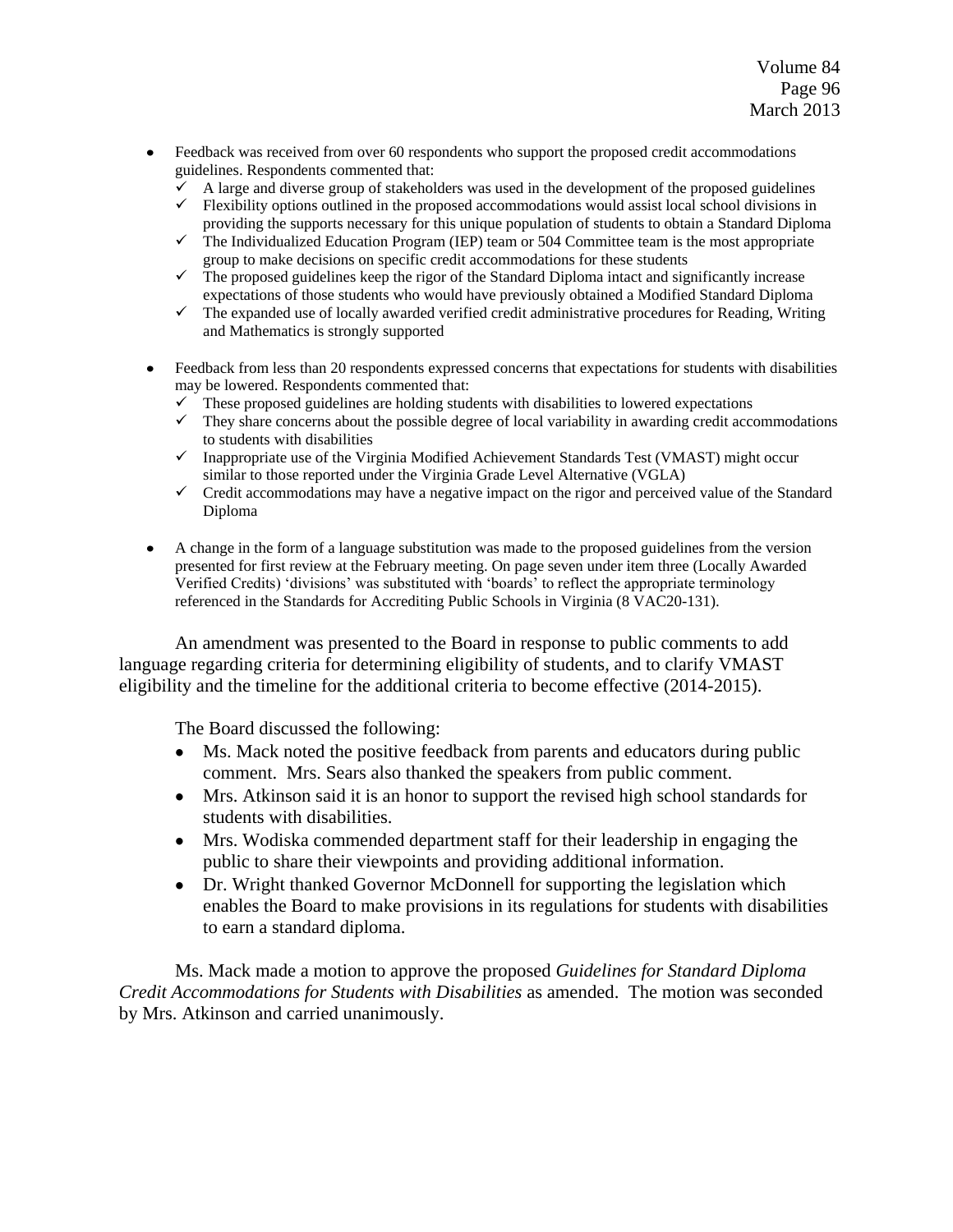## The *Guidelines for Standard Diploma Credit Accommodations for Students with Disabilities* are as follows:

### Student Eligibility Criteria

Credit accommodations for the Standard Diploma shall be determined by the student's Individualized Education Program (IEP) team or 504 plan committee, including the student where appropriate, at any point after the student's eighth-grade year. The school must secure the informed written consent of the parent/guardian and the student, as appropriate, to choose credit accommodations after review of the student's academic history and full disclosure of the student's options.

The student must meet the following criteria to be eligible to receive credit accommodations for the Standard Diploma:

- a. Student must have a current IEP or 504 plan with standards-based content goals.
- b. Student has a disability that precludes him or her from achieving and progressing commensurate with grade level expectations, but is learning on-grade-level content.
- c. Student needs significant instructional supports to access grade level SOL content and to show progress.
- d. Based on multiple objective measures of past performance, student might not be expected to achieve the required standard and verified units of credit within the standard time frame.

### Assessments Used to Verify Credits

- 1. Identify and approve additional substitute tests to earn a verified credit. The Board of Education may from time to time approve additional tests that are recommended by the Superintendent of Public Instruction for the purpose of awarding verified credit. The Virginia Department of Education may partner with a local school division in the procedure to nominate an additional test. Such additional tests, which enable students to earn verified units of credit, must, at a minimum, meet the following criteria:
	- a. The test must be standardized and graded independently of the school or school divisions in which the test is given;
	- b. The test must be knowledge based;
	- c. The test must be administered on a multistate or international basis, or administered as part of another state's accountability assessment program; and
	- d. To be counted in a specific academic area, the test must measure content that incorporates or exceeds the SOL content in the course for which verified credit is given.
- 2. Permit the continued use of the Virginia Modified Achievement Standards Test (VMAST) for verified credit purposes for Algebra I and EOC reading. To take the VMAST for verified credit purposes, a student must meet all current VMAST eligibility requirements and beginning in the 2014-2015 school year the student must also meet the following additional criteria:
	- a. Student must pass the high school course; and
	- b. Score 374 or below on the end-of-course Standards of Learning test after taking the test at least twice

Beginning in 2014-2015, scores of students who participate in VMAST will no longer be included in the participation rate or pass rate calculations for federal accountability, as required for approval of Virginia's *Elementary and Secondary Education Act (ESEA)* flexibility application.

### Locally Awarded Verified Credits

- 3. Permit local school boards to award locally awarded verified credits in reading, writing, and mathematics, in addition to science and history, to students with disabilities. Use the same criteria for awarding credits currently approved for science and history. Eligible students must:
	- a. Pass the high school course,
	- b. Score within 375-399 scale score range on any administration of the Standards of Learning test after taking the test at least twice, and
	- c. Demonstrate achievement in the academic content through an appeal process administered at the local level.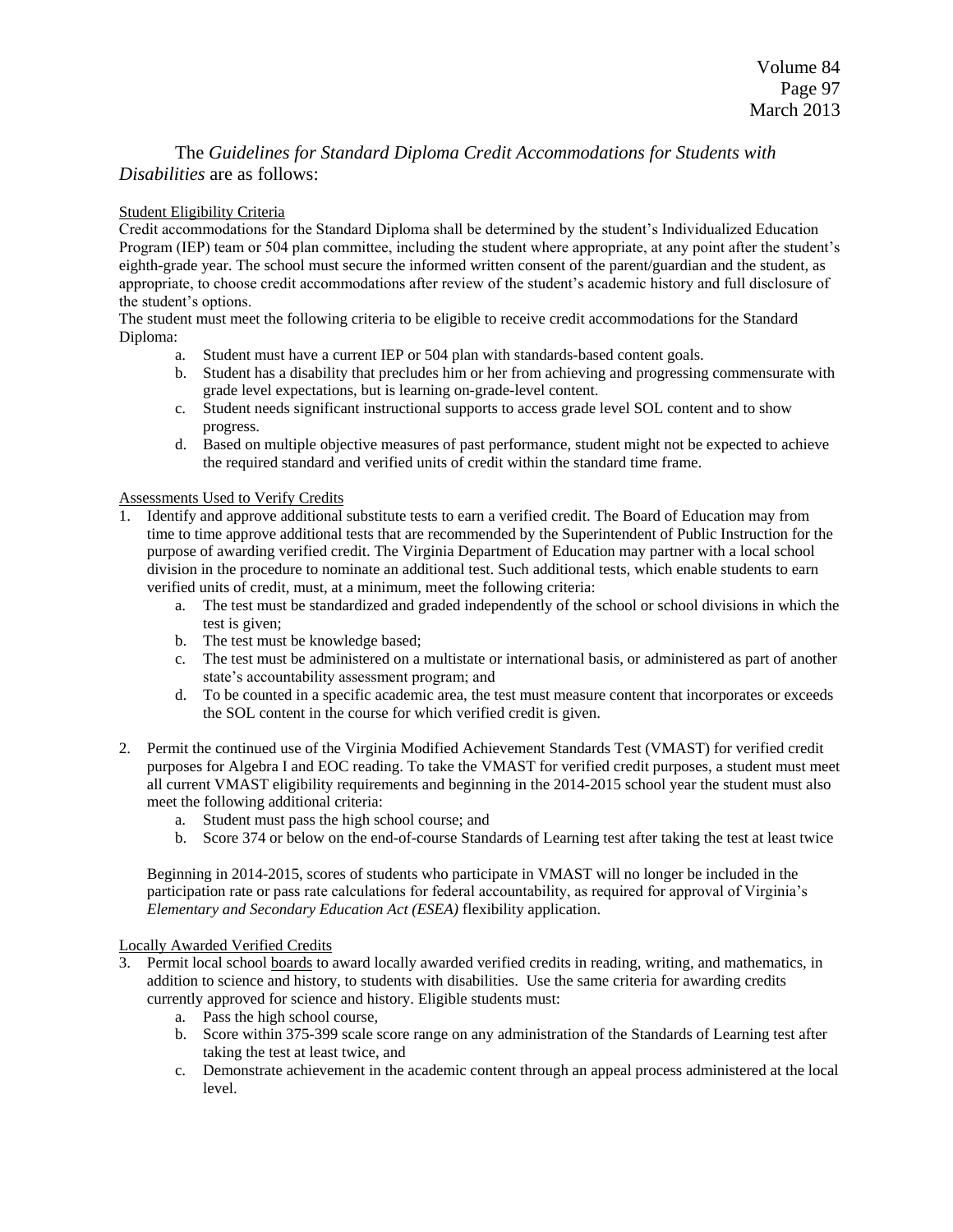#### Course Offerings

- 4. Approve additional course options available only to students with disabilities to meet the standard credit requirements for the Standard Diploma
	- a. Augment the Personal Finance course (3120) to include the 21 Work Readiness Skills (WRS) for the Commonwealth. Allow this augmented course to meet the Economics and Personal Finance requirement *if* the student has earned at least 3 standard credits in history and social science. The economics strand in these courses would be deemed a credit accommodation. Upon completion of the augmented Personal Finance course, the student may take the WRS assessment to earn the Boardapproved Work Readiness Skills credential. This approach would satisfy the graduation requirements for economics and personal finance, history and social sciences, and the workplace credential.
	- b. Establish minimum content courses in the subject areas required for verified credits and provide flexibility in how the courses are delivered. Allow parts I and II of certain required courses to each earn a standard credit towards the total number required in the subject area. The student must successfully complete:
		- i. 4 standard credits in English and 1 verified credit each in Reading and Writing
		- ii. 3 standard credits in mathematics that include Algebra I and Geometry, and 1 verified credit in mathematics
		- iii. 3 standard credits in science that include Earth Science and Biology, and 1 verified credit in science
		- iv. 3 standard credits in history and social science that include Virginia and U.S. History and Virginia and U.S. Government, and 1 verified credit in history and social science

### Additional Credit Accommodations

5. The Board may, from time to time approve additional credit accommodations.

### *Final Review of Recommended Cut Scores for the Grades 3-8 Reading Standards of Learning Tests Based on the 2010 English Standards of Learning*

This item was presented by Mrs. Shelley Loving-Ryder, assistant superintendent for student assessment and school improvement.

During the discussion Dr. Wright explained the standards of learning review process.

Mrs. Atkinson made a motion to adopt cut scores representing the achievement levels of *fail/basic*, *pass/proficient* and *pass/advanced* for the reading tests. The motion was seconded by Mrs. Beamer and carried unanimously. They are as follows:

- Grade 3: 13 out of 40 for fail/basic, 25 out of 40 for pass/proficient, and 35 out of 40 for pass/advanced
- Grade 4: 12 out of 40 for fail/basic, 25 out of 40 for pass/proficient, and 35 out of 40 for pass/advanced
- Grade 5: 11 out of 40 for fail/basic, 25 out of 40 for pass/proficient, and 35 out of 40 for pass/advanced
- Grade 6: 14 out of 45 for fail/basic, 28 out of 45 for pass/proficient, and 40 out of 45 for pass/advanced
- Grade 7: 14 out of 45 for fail/basic, 28 out of 45 for pass/proficient, and 40 out of 45 for pass/advanced
- Grade 8: 14 out of 45 for fail/basic, 28 out of 45 for pass/proficient, and 40 out of 45 for pass/advanced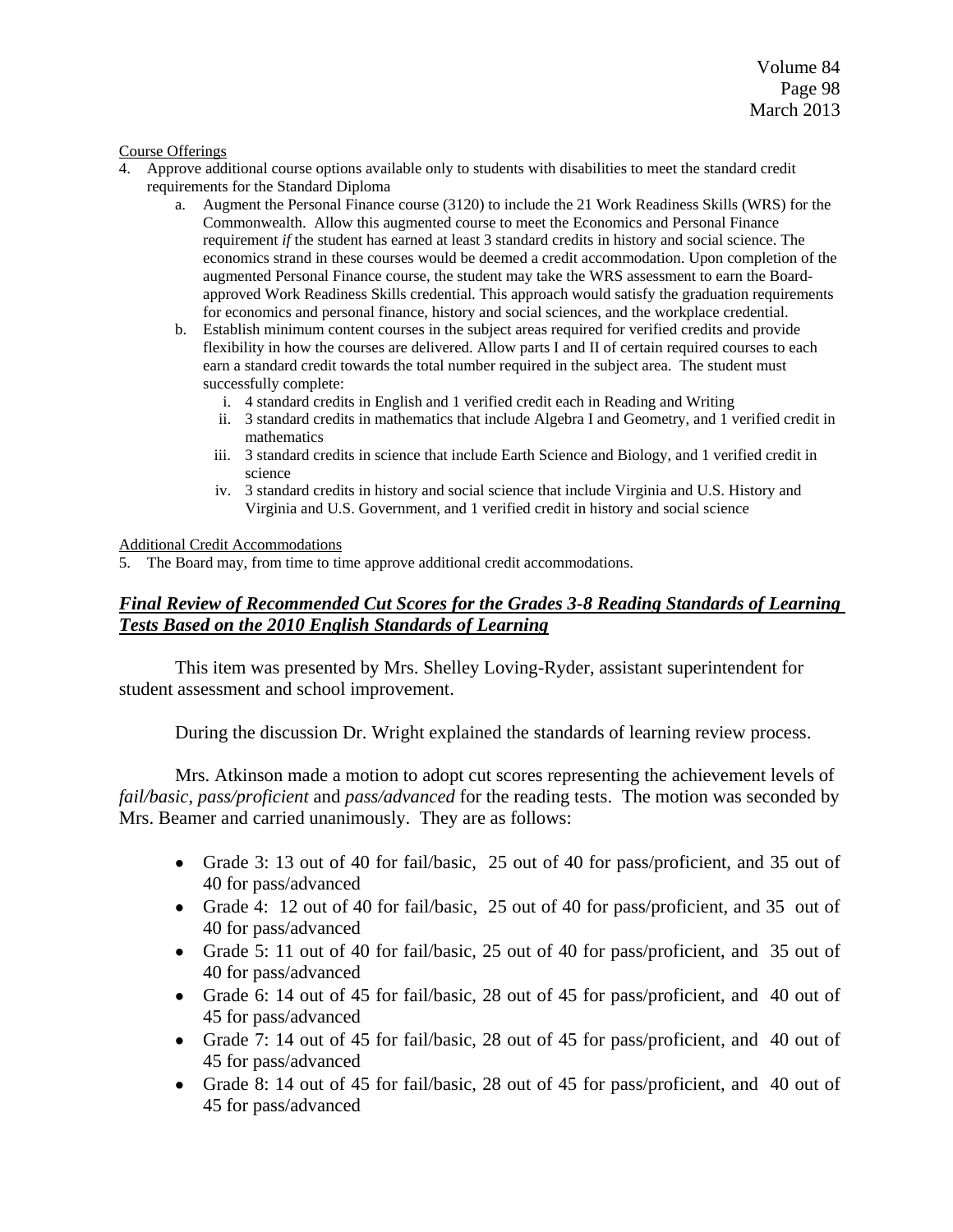# *Final Review of Recommendation of the Advisory Board on Teacher Education and Licensure (ABTEL) to Accredit the Teacher Education Program at Sweet Briar College Through a Process Approved by the Board of Education*

This item was presented by Mrs. Patty Pitts, assistant superintendent for teacher education and licensure. Mrs. Pitts introduced the following representatives from Sweet Briar College: Dr. Holly Gould, associate professor and chair of the educational department, and Dr. Jim Alouf, director of graduate education.

During the discussion, Sweet Briar College explained how the weaknesses identified during the on-site visit to review the program were corrected. The Board also requested further information on the academic preparation of teachers entering the program, and if courses are available.

Mrs. Beamer made a motion to approve the Advisory Board on Teacher Education and Licensure's recommendation to accept the review team's recommendation and approve the professional education program at Sweet Briar College as "accredited," indicating that the program has met the standards as set forth in 8VAC20-542-60 of the *Regulations Governing the Review and Approval of Education Programs in Virginia*. The motion was seconded by Mrs. Atkinson and carried unanimously.

# *Final Review of Proposed Amendments to the Guidelines for Considering and Approving Requests for Pre-Labor Day Openings*

This item was presented by Mrs. Anne Wescott, assistant superintendent for policy and communications. Her presentation included the following.

- Several additional changes to the guidelines following first review are proposed:
	- $\checkmark$  On page 11, the heading "Waiver by Certification" would be changed to "Waiver by Superintendent on Board's Behalf" for clarity.
	- $\checkmark$  Beginning with the first bullet on page 11, and throughout the document, the applicable section and subsections of the *Code of Virginia* would be cited.
	- $\checkmark$  On page 11, under Waiver by Board of Education Action, in the second bullet, the phrase "*or*" *extension of the school year*" would be deleted. The sentence would then read: "Any waiver granted *by the Board of Education pursuant to this provision shall only apply to the opening date for those schools where such experimental or innovative programs are offered generally to the student body of the school."* The word "*only*" would be italicized. The phrase "*or extension of the school year*" is unnecessary and may be confusing. Although a waiver is required to begin school before Labor Day, a waiver is not required to extend the school year in the spring.
	- $\checkmark$  The last bullet on page 11, related to year-round schools, would be deleted, as year-round schools are addressed on page 12.
	- $\checkmark$  On page 12, under Examples of Experimental or Innovative Programs, in the fourth sub-bullet, the phrase "Adding at least 10 instructional days to the school year" would be changed to "Adding" *significant instructional time to the school year*," as significant additional instructional time could be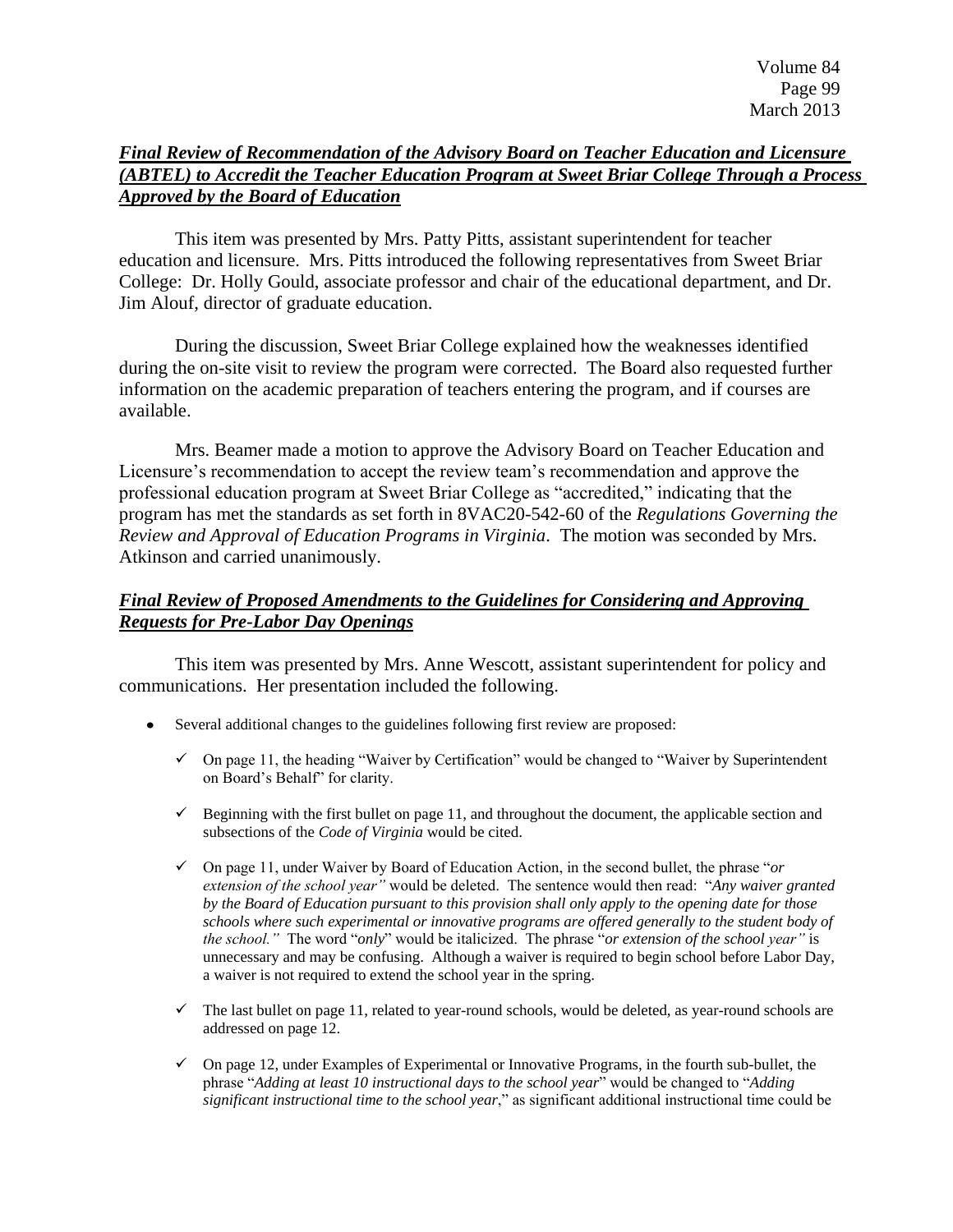considered as innovative or experimental. The phrase "*and, without adjusting the opening date from the prior year, would result in the school closing after the last day in the spring testing window*‖ would be deleted as the setting of the testing window could be changed administratively from one year to the next.

- $\checkmark$  On page 12, at the end of the page and continuing to page 13, a new bullet would be added to the examples of experimental or innovative programs that may warrant consideration of a waiver. The language says: "A charter school that has been established to meet one or more of the following *purposes: (1) to stimulate the development of innovative programs, (2) to provide opportunities for innovative instruction and assessment, or (3) to provide teachers with a vehicle for establishing school with alternative innovative instruction and school scheduling, management and structure. (See § 22.1-212.5)"*
- $\checkmark$  On page 13, under Application for Waiver, in the first bullet, the phrase "*the Superintendent* determines that<sup>"</sup> would be added. The sentence would then read: "Once the initial approval is *granted by the Board of Education, the Superintendent of Public Instruction is hereby delegated authority to continue to approve the waiver in subsequent years, unless the Board places conditions or time limits on its approval, or unless the Superintendent determines that the conditions under which the approval was granted to the local school board are changed."* This would give the Superintendent the authority to end a waiver if the conditions under which it was granted change.
- $\checkmark$  Similar language would be added in Section C on page 14. The phrase "*or the Superintendent determines that the conditions under which the initial approval was granted to the local school board have changed,*‖ would be added. The sentence would then read: ―*To request approval of a waiver*  for a pre-Labor Day opening for an experimental or innovative program subsequent to the Board of *Education's initial approval, unless the Board of Education has specified conditions under which the waiver request must go back to the Board for approval, or the Superintendent determines that the conditions under which the initial approval was granted to the local school board have changed, the local school board shall submit information annually to the Superintendent of Public Instruction as part of the pre-Labor Day waiver self-certification process for public schools with pre-Labor Day waivers.*‖

Mrs. Wodiska encouraged the business community to play an active role in education policy making.

Mrs. Sears requested department staff to post the map showing school divisions with waivers on the Department's Web site.

The Board suggested the following changes to the *Guidelines for Considering and Approving Requests for Pre-Labor Day Openings*:

Page 12, Bullet #5 Remove examples of an experimental or innovative program.

Page 13, Bullet #6 to read as follows:

*To request approval of a waiver for pre-Labor Day opening for an experimental or innovative program, the local school division shall submit such request to the Board of Education on a form prescribed by the Superintendent of Public Instruction at least 180 calendar days prior to the expected implementation date. Such a request shall set forth a thorough explanation of the experimental or innovative program as well as the specific reasons*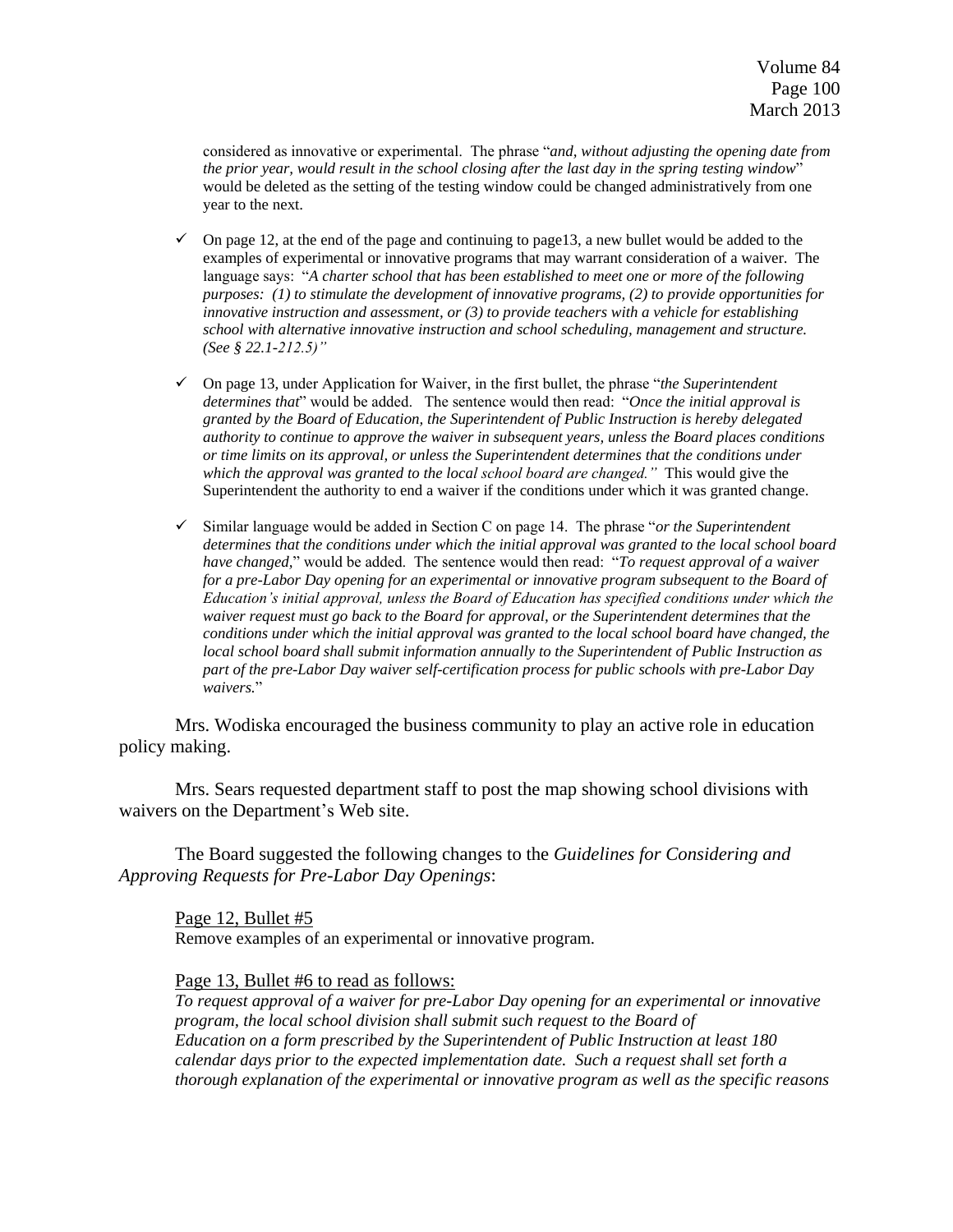*that would compel a pre-Labor Day opening. The Department is available throughout the application process to provide technical and other assistance to the applicant.*

### Page 14 (c.) to read as follows:

*To request approval of a waiver for a pre-Labor Day opening for an experimental or innovative program subsequent to the Board of Education's initial approval, unless the Board of Education has specified conditions under which the waiver request must go back to the Board for approval, or the Superintendent determines that the conditions under which the initial approval was granted to the local school board have changed, the local school board shall submit information annually to the Superintendent of Public Instruction as part of the pre-Labor Day waiver selfcertification process for public schools with pre-Labor Day waivers. The submission shall include evidence of the results achieved throughout the experimental or innovative program in prior years.*

Mr. Foster made a motion to approve the proposed revised *Guidelines for Considering and Approving Requests for Pre-Labor Day Openings* with the above mentioned amendments. The motion was seconded by Mrs. Beamer and carried unanimously.

The *Guidelines for Considering and Approving Requests for Pre-Labor Day Openings* is as follows:

### **Guidelines for Considering and Approving Requests for Pre-Labor Day Openings Approved by the Board of Education on March 28, 2013**

### **Statutory Authority**

Section [22.1-79.1](http://lis.virginia.gov/cgi-bin/legp604.exe?000+cod+22.1-79.1) of the *Code of Virginia* governs the conditions under which the Board of Education may grant a waiver to a local school board to open school prior to Labor Day.

§ [22.1-79.1.](http://leg1.state.va.us/cgi-bin/legp504.exe?000+cod+22.1-79.1) Opening of the school year; approvals for certain alternative schedules.

A. Each local school board shall set the school calendar so that the first day students are required to attend school shall be after Labor Day. The Board of Education may waive this requirement based on a school board certifying that it meets one of the good cause requirements of subsection B.

B. For purposes of this section, "good cause" means:

1. A school division has been closed an average of eight days per year during any five of the last 10 years because of severe weather conditions, energy shortages, power failures, or other emergency situations;

2. A school division is providing, in the school year for which the waiver is sought, an instructional program or programs in one or more of its elementary or middle or high schools, excluding Virtual Virginia, which are dependent on and provided in one or more elementary or middle or high schools of another school division that qualifies for such waiver. However, any waiver granted by the Board of Education pursuant to this subdivision shall only apply to the opening date for those schools where such dependent programs are provided;

3. A school division is providing its students, in the school year for which the waiver is sought, with an experimental or innovative program which requires an earlier opening date than that established in subsection A of this section and which has been approved by the Department of Education pursuant to the regulations of the Board of Education establishing standards for accrediting public schools. However, any waiver or extension of the school year granted by the Board of Education pursuant to this subdivision or its standards for accrediting public schools for such an experimental or innovative program shall only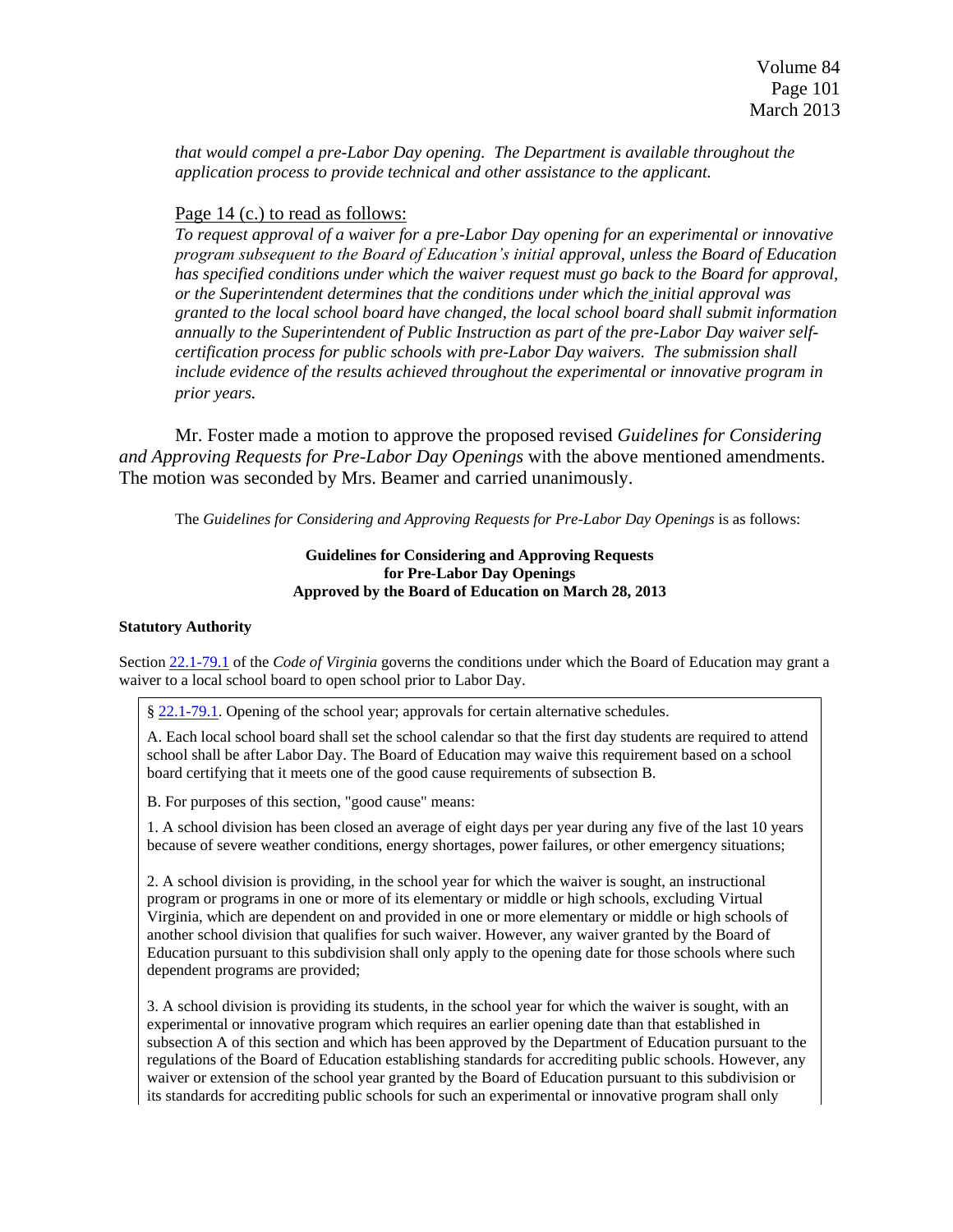apply to the opening date for those schools where such experimental or innovative programs are offered generally to the student body of the school. For the purposes of this subdivision, experimental or innovative programs shall include instructional programs that are offered on a year-round basis by the school division in one or more of its elementary or middle or high schools; or

4. A school division is entirely surrounded by a school division that has an opening date prior to Labor Day in the school year for which the waiver is sought. Such school division may open schools on the same opening date as the surrounding school division….

The Board of Education will consider the following guidelines in approving requests of local school boards to open one or more schools prior to Labor Day.

### **Waiver by Superintendent on Board's Behalf**

The Board of Education delegates to the Superintendent of Public Instruction the authority to approve, on its behalf, a local school board's request for a waiver to open all schools in the division prior to Labor Day if the school division meets one of the following good cause requirements of subsection § 22.1-79.1 B.

- The school division has been closed an average of eight days per year during any five of the last 10 years because of severe weather conditions, energy shortages, power failures, or other emergency situations. (§ 22.1-79.1 B. 1)
- The school division is entirely surrounded by a school division that has an opening date prior to Labor Day in the school year for which the waiver is sought. Such school division may open schools on the same opening date as the surrounding school division. (§ 22.1-79.1 B. 4)

### **Waiver by Board of Education Action**

The Board of Education will consider a local school board's request for a waiver to open one or more schools in its division prior to Labor Day if one of the following good cause requirements of subsection § 22.1-79.1.B. are met. The Board will not provide advisory opinions or hypothetical waivers. The local school board must certify that if granted a waiver, the division intends to provide the program in the school year for which the waiver is being sought.

- The school division is providing an instructional program or programs in the schools for which the waiver is requested, excluding *Virtual Virginia*, which are dependent on and provided in one or more schools of another school division that qualifies for a waiver to open prior to Labor Day. Any waiver granted by the Board of Education pursuant to this provision shall *only* apply to the opening date for those schools where such dependent programs are provided. (§ 22.1-79.1 B. 2)
- The school division is providing its students with an experimental or innovative program, which *requires* the school to open prior to Labor Day. Any waiver granted by the Board of Education pursuant to this provision shall *only* apply to the opening date for those schools where such experimental or innovative programs are offered generally to the student body of the school. (§ 22.1- 79.1 B. 3)

### **Experimental and Innovative Program Considerations**

- In accordance with § 22.1-79.1of the Code of Virginia, experimental or innovative programs shall include instructional programs which are offered on a year-round basis by a school division in one or more of its elementary, middle, or high schools.
- An *experimental program* is defined, for purposes of a waiver, as a program which is operated under controlled circumstances and which is designed to test and to establish, by objective measures, the positive cognitive effect of an educational theory. The experimental program must be offered generally to the student body of the school.
- An *innovative program* is defined, for purposes of a waiver, as an educational program that implements creative, original, or new ideas or methods and are likely to result in better outcomes for student participants. The innovative program must be offered generally to the student body of the school.
- Any experimental or innovative program must ensure parental and community involvement.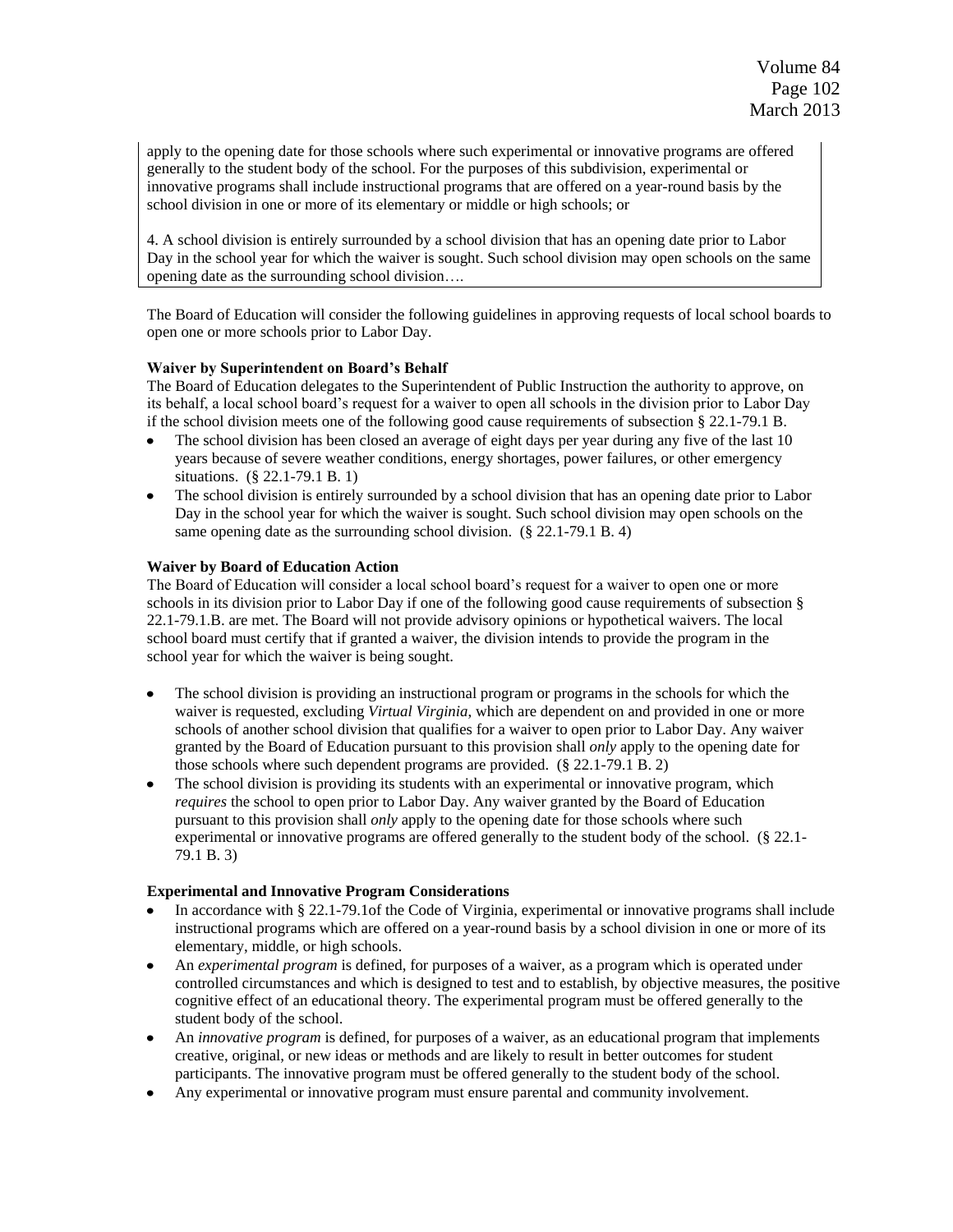#### **Application for Waiver**

- 1. The initial request for a waiver to approve an experimental or innovative program, including a year-round school program, shall be submitted to the Board of Education for approval. Once the initial approval is granted by the Board of Education, the Superintendent of Public Instruction is hereby delegated authority to continue to approve the waiver in subsequent years, unless the Board places conditions or time limits on its approval, or unless the Superintendent determines that the conditions under which the approval was granted to the local school board are changed.
- 2. The local school board shall submit annually to the Superintendent of Public Instruction certification of eligibility for a waiver of the "good cause" requirements of § [22.1-79.1,](http://lis.virginia.gov/cgi-bin/legp604.exe?000+cod+22.1-79.1) *Code of Virginia*. Such certification shall be made in a manner prescribed by the Superintendent of Public Instruction. School divisions must maintain evidence that such "good cause" conditions have been met.
- 3. To request approval of a waiver for weather-related or other emergency conditions, the local school board shall submit information annually indicating that the school division has been closed for an average of eight days per year in any five of the past ten years because of severe weather conditions, energy shortages, power failures, or other emergency conditions.
- 4. To request initial approval of a waiver to open before Labor Day by a school division that is completely surrounded by another school division that has been approved for a waiver, the school division shall submit the request to the Superintendent of Public Instruction by letter signed by the superintendent and the chairman of the local school board. The Superintendent of Public Instruction shall determine that the school division is completely surrounded by another school division, and that the other school division has been granted a waiver to open before Labor Day. Once the initial waiver is granted, the local school board shall submit information annually to the Superintendent of Public Instruction indicating that the conditions under which a waiver was granted have not changed.
- 5. To request approval of a waiver for a dependent program, the local school board shall submit information annually indicating that each school for which a waiver is requested provides an instructional program, excluding Virtual Virginia, which is dependent upon a school in another division that qualifies for a waiver.
- 6. To request initial approval of a waiver for a pre-Labor Day opening for an experimental or innovative program, the local school division shall submit such request to the Board of Education on a form prescribed by the Superintendent of Public Instruction at least 180 calendar days prior to the expected implementation date. Such a request shall set forth a thorough explanation of the experimental or innovative program as well as the specific reasons that would compel a pre-Labor Day opening. The Department is available throughout the application process to provide technical assistance to the applicant. The following procedures apply to the initial application for experimental or innovative programs:
	- a. The experimental or innovative program must be approved by the Board pursuant to its *Regulations Establishing Standards for Accrediting Public Schools in Virginia* a[t 8 VAC 20-131-290.](http://leg1.state.va.us/cgi-bin/legp504.exe?000+reg+8VAC20-131-290) The request must include:
		- 1) The names of the participating schools and the school division requesting the waiver.
		- 2) The purpose and objectives of the experimental/innovative/year-round program: Describe how the school meets the definition of experimental or innovative or year-round school and its goals and objectives. Include the title of the program or activity, a program description, the rationale for the program, the number and names of all schools involved, the names of any other organizations, including colleges, universities, and other postsecondary organizations and community organizations that are involved in the program, the grades served, the names of any other school divisions involved in the program, and other relevant information.
		- 3) An explanation of the necessity for opening prior to Labor Day, including the proposed school year calendar's opening and closing dates as well as a general description of the school calendar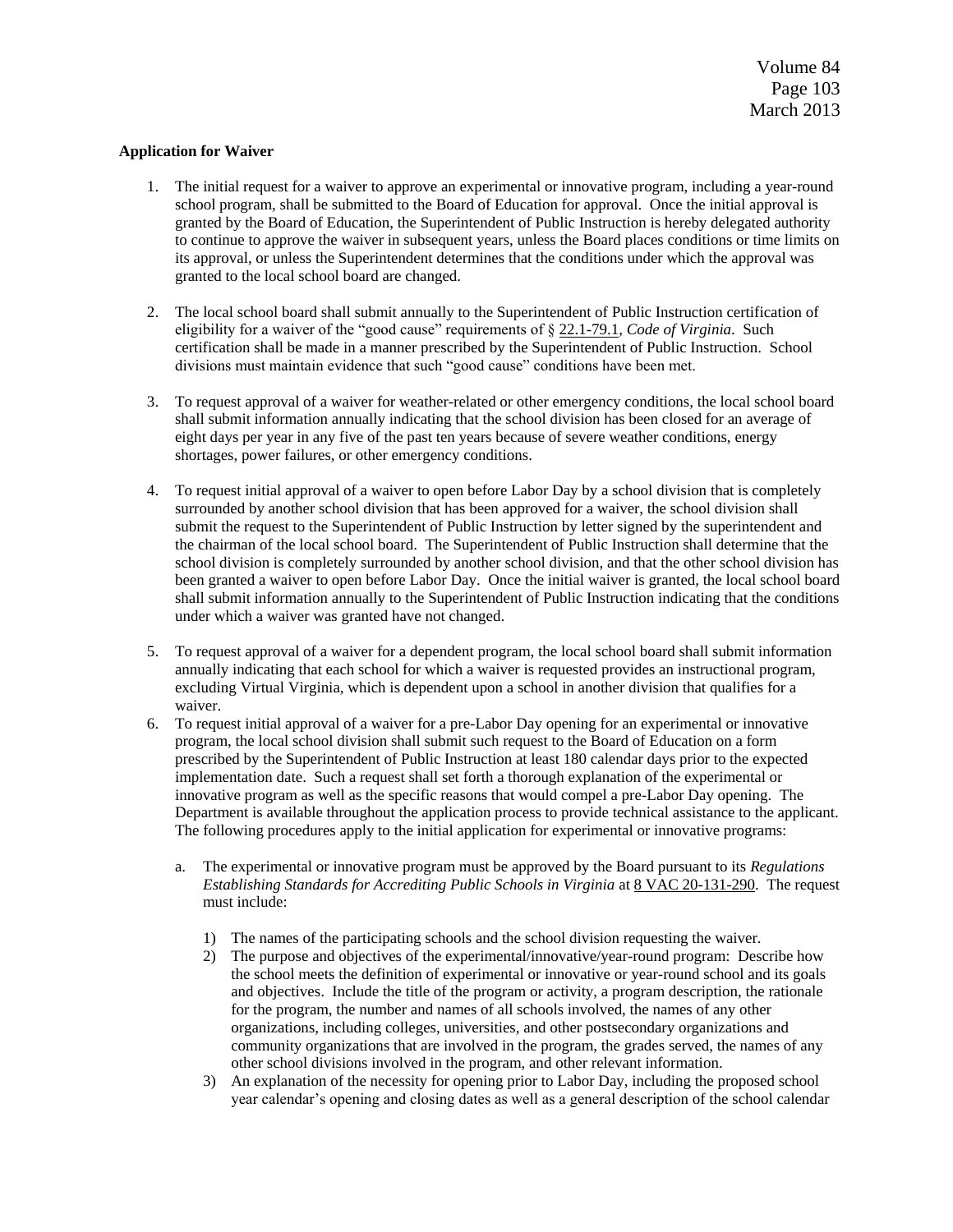and duration of the waiver. This explanation must show that this request meets the "good cause" requirements of [§22.1-79.1.](http://lis.virginia.gov/cgi-bin/legp604.exe?000+cod+22.1-79.1) B.3, *Code of Virginia*.

- 4) Anticipated outcomes, including an explanation as to why it is believed the program will be a success.
- 5) Number of students affected, including demographic information describing the students who will be attending and the community the school serves.
- 6) Evaluation procedures including mechanisms for measuring goals and objectives, and analysis of data, to determine how this program will support an expected increase in proficiency in student academic achievement and any achievement gap.
- 7) Other anticipated outcomes.
- 8) Any other information that will support the request for a Pre-Labor Day waiver.

Each pre-Labor Day waiver request must be approved by the local school board and signed and dated by the chairman of the school board and the school superintendent and forwarded to Superintendent of Public Instruction.

- b. Any waiver or extension of the school year granted by the Board pursuant to the experimental or innovative program provisions contained in § [22.1-79.1](http://lis.virginia.gov/cgi-bin/legp604.exe?000+cod+22.1-79.1) of the *Code of Virginia*, or the Board's *Regulations Establishing Standards for Accrediting Public Schools in Virginia* shall apply only to the opening date for those schools where such experimental or innovative programs are offered generally to the student body of the school.
- c. To request approval of a waiver for a pre-Labor Day opening for an experimental or innovative program subsequent to the Board of Education's initial approval, unless the Board of Education has specified conditions under which the waiver request must go back to the Board for approval, or the Superintendent determines that the conditions under which the initial approval was granted to the local school board have changed, the local school board shall submit information annually to the Superintendent of Public Instruction as part of the pre-Labor Day waiver self-certification process for public schools with pre-Labor Day waivers. The submission shall include evidence of the results achieved throughout the experimental or innovative program in prior years.

#### **Reports to the Board of Education**

- The Board of Education may request that the Superintendent of Public Instruction provide a report to the  $\bullet$ Board regarding the status of certifications submitted and waivers granted under the above-stated policies. Such report shall be provided in a manner and at a time as agreed to by the Superintendent and the President of the Board and shall include information deemed pertinent by the Superintendent of Public Instruction.
- Any information required to be submitted to the Superintendent of Public Instruction for a pre-Labor Day waiver shall be submitted to the: Office of Policy, Virginia Department of Education, P.O. Box 2120, Richmond, VA 23218-2120 or [Policy@doe.virginia.gov,](mailto:Policy@doe.virginia.gov) 804-225-2092.

### *First Review of Consensus Report from the Board of Education Charter School Committee on the Proposed Green Run Collegiate Charter School Application*

This item was presented by Ms. Veronica Tate, director of program administration and accountability, on behalf of Mr. Braunlich, Charter School Committee Chair. Ms. Tate recognized the following persons attending from Virginia Beach City Public Schools: Ms. Jill Gaitens, director of grants developments and Mr. Dan Edwards, chairman of the School Board.

Ms. Tate's presentation included the following: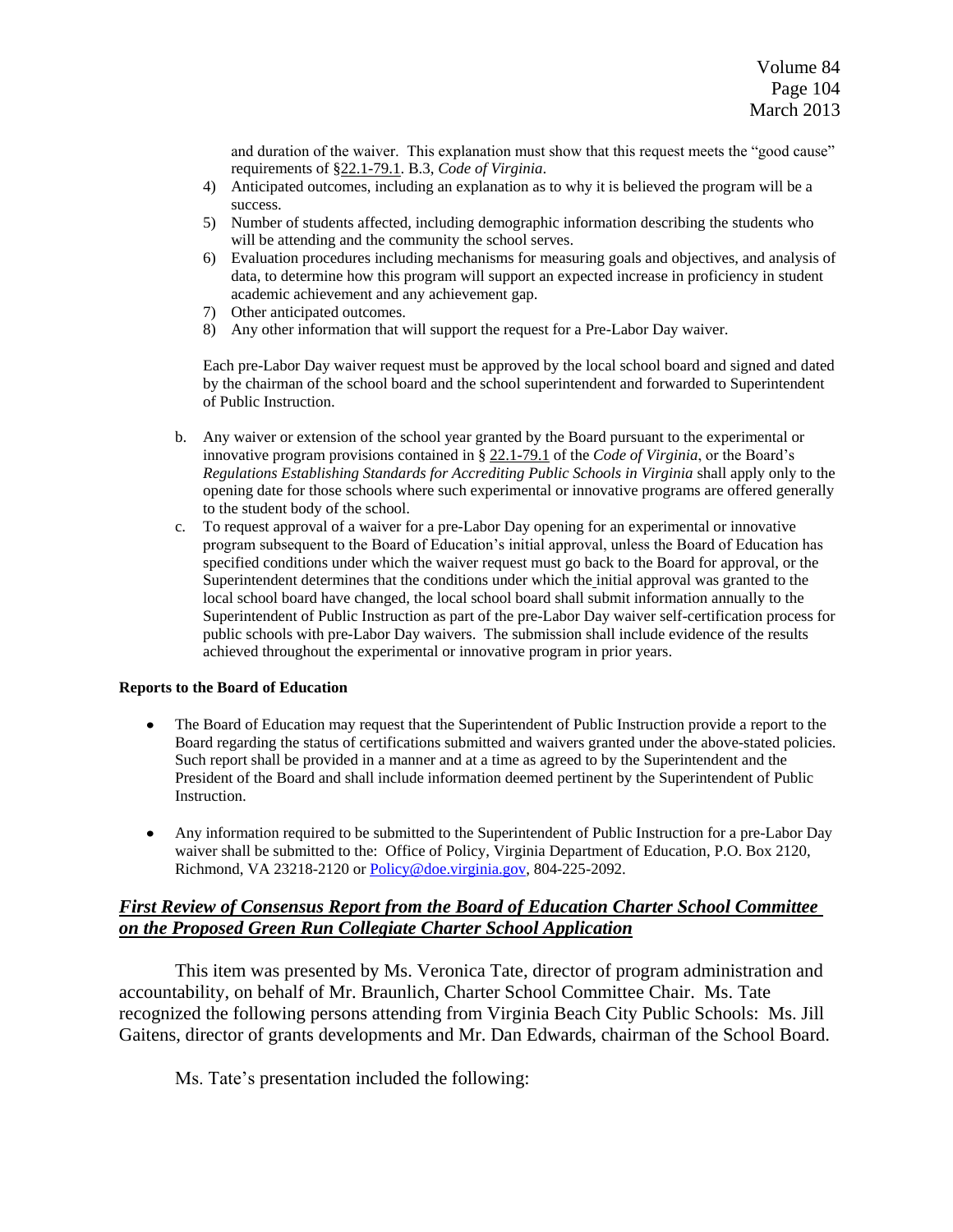- As a result of legislation approved by the 2010 General Assembly, the *Code of Virginia*, Section [22.1-](http://leg1.state.va.us/cgi-bin/legp504.exe?000+cod+22.1-212.9) [212.9,](http://leg1.state.va.us/cgi-bin/legp504.exe?000+cod+22.1-212.9) requires that all charter school applications be submitted to the Board prior to being submitted to the local school board. Applications must adhere to the format prescribed by the Board and address the application elements stated in the *Code of Virginia*[, Section 22.1-212.8](http://leg1.state.va.us/cgi-bin/legp504.exe?000+cod+22.1-212.8)*.* The Board is required to render a decision on whether the application meets its approval criteria. A decision by the Board that an application meets its approval criteria does not guarantee that the local school board will approve a request for a charter. The process required by charter school applicants can be found at [http://www.doe.virginia.gov/instruction/charter\\_schools/application/application\\_process.pdf.](http://www.doe.virginia.gov/instruction/charter_schools/application/application_process.pdf)
- To meet the intent of the legislation, the Board of Education has appointed a charter school committee to examine charter school applications submitted to the Board of Education and ensure they are consistent with existing state law. The Board of Education Charter School Committee met on February 27, 2013, to discuss the charter school application submitted by Green Run Collegiate in Virginia Beach and to meet with the applicant. A copy of the application can be found at [http://www.doe.virginia.gov/boe/committees\\_standing/charter\\_schools/meeting\\_materials.shtml.](http://www.doe.virginia.gov/boe/committees_standing/charter_schools/meeting_materials.shtml)

#### Board of Education Charter School Committee Minutes, February 27, 2013

The Board of Education Charter School Committee met at the James Monroe State Office Building, Jefferson Conference Room,  $22<sup>nd</sup>$  floor, Richmond, with the following members present: Mr. Chris Braunlich, chair, Mrs. Betsy Beamer, Mr. Dave Cline, Mr. Walter Cross, Ms. Andrea James, and Ms. Darlene Mack. Also present were Superintendent of Public Instruction Dr. Patricia Wright and Board member, Dr. Oktay Baysal.

Mr. Braunlich called the meeting to order at 1 p.m. After introducing the Charter School Committee, Mr. Braunlich described the steps of the review process and reviewed the committee's task of examining the Green Run Collegiate (GRC) public charter school application as stipulated in the *Code of Virginia*. The purpose of the meeting was for the committee to discuss the application, meet with the applicant, and decide if the application met the Board's approval criteria. Mr. Braunlich explained that it was not the responsibility of the committee or Board to approve or disapprove an application.

A public comment period followed with Dr. James Merrill, superintendent of Virginia Beach City Public Schools (VBCPS), addressing the committee.

Mr. Braunlich introduced Ms. Jill Gaitens, applicant and director of grants development in the VBCPS who provided opening remarks. Joining Ms. Gaitens were the following individuals from the school system who also serve on the GRC board:

- Mr. Joseph Burnsworth, assistant superintendent of instruction and curriculum  $\bullet$
- Ms. Jobynia Caldwell, assistant superintendent for high schools in the Department of School Administration  $\bullet$
- Mr. Farrill Hanzaker, chief financial officer

Mr. Braunlich confirmed that the applicant information (Part A) was complete; an executive summary provided an overview of the proposed charter school; and the assurances (Part C) were signed. Mr. Braunlich then gave the GRC team the opportunity to address the educational (Sections II.-VI.), logistical (Sections VII.-X.), and business (Sections XI.-XV.) components of the application. After each of these was addressed, the committee asked questions.

Mr. Burnsworth provided a general overview of the proposed charter school, including the governance structure and how the school would operate. He addressed the educational components:

- $\bullet$ School Mission
- Goals and Objectives  $\bullet$
- $\bullet$ Evidence of Support
- Statement of Need  $\bullet$
- $\bullet$ Educational Program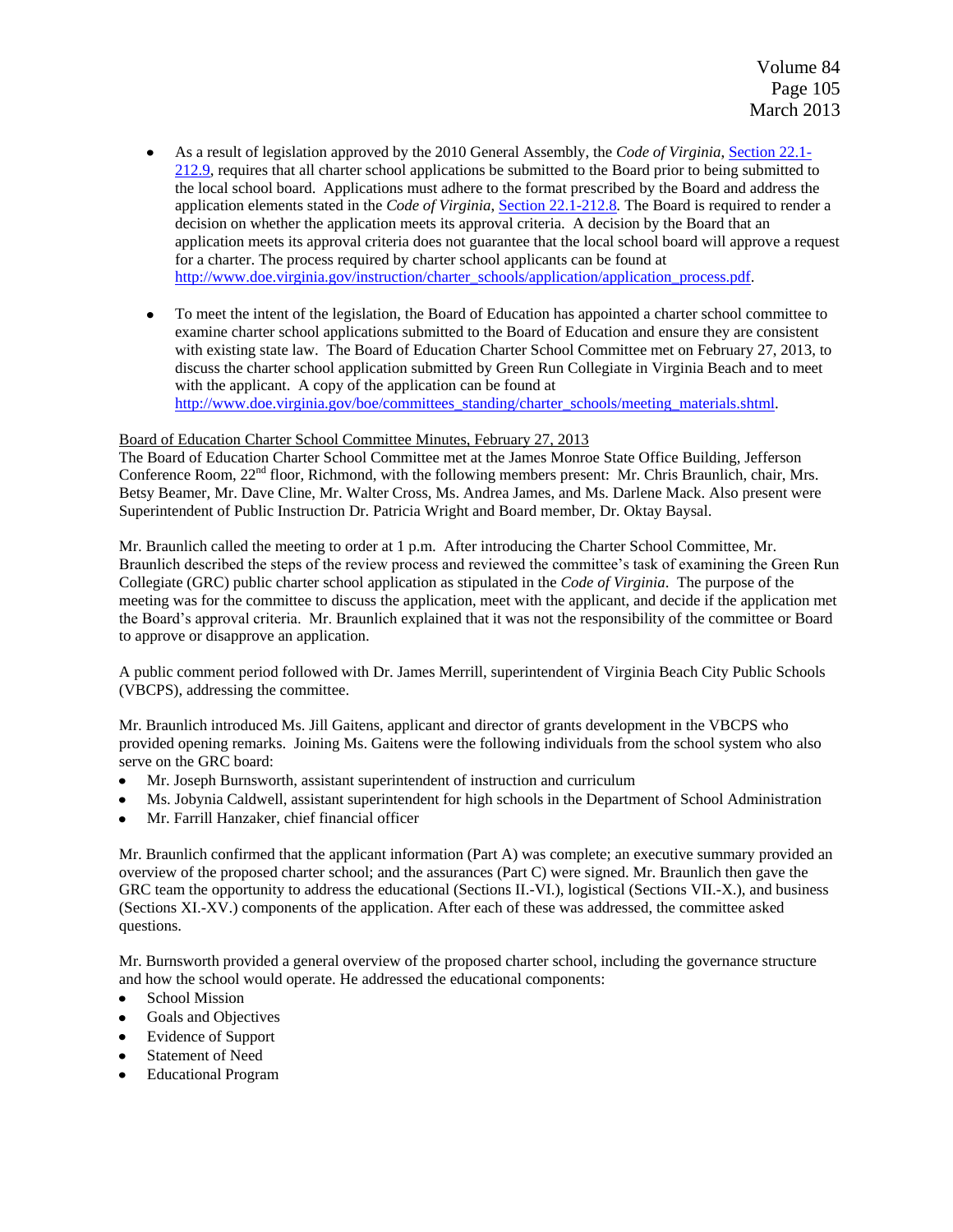Volume 84 Page 106 March 2013

Ms. Caldwell addressed the logistical components:

- Enrollment  $\bullet$
- Displacement  $\bullet$
- Transportation  $\bullet$
- Residential Charter School (not applicable**)**  $\bullet$

Mr. Hanzaker addressed the business components:

- Economic Soundness  $\bullet$
- Management and Operation  $\bullet$
- $\bullet$ Employment Terms and Conditions
- $\bullet$ Liability and Insurance
- Disclosures  $\bullet$

Fiscal issues were noted regarding the Economic Soundness component with a recommendation to the applicant to re-examine the five-year budget forecast to ensure that it is realistic and covers all operational costs. The chair entertained additional questions and discussion. The Green Run Collegiate team assured the committee that deficiencies noted by reviewers would be addressed before the application is presented to the Virginia Beach School Board.

Committee members then made a determination by casting a vote and reaching a consensus as to whether the application addressed each of the required application components and if the Board's criteria had been met. Consensus was reached on all components of the application, with one dissenting vote by Mr. Dave Cline on Economic Soundness.

The action by the committee is listed below.

|             | <b>Required Application Components</b> | Met the   |
|-------------|----------------------------------------|-----------|
|             |                                        | Criterion |
| I.          | <b>Executive Summary</b>               | Yes       |
| П.          | <b>Mission Statement</b>               | Yes       |
| Ш.          | Goals and Educational Objectives       | Yes       |
| IV.         | Evidence of Support                    | Yes       |
| V.          | <b>Statement of Need</b>               | Yes       |
| VI.         | <b>Educational Program</b>             | Yes       |
| VII.        | <b>Enrollment Process</b>              | Yes       |
| VIII.       | Displacement                           | Yes       |
| IX.         | Transportation                         | Yes       |
| $X_{\cdot}$ | <b>Residential Charter School</b>      | <b>NA</b> |
| XI.         | <b>Economic Soundness</b>              | Yes       |
| XII.        | Management and Operation               | Yes       |
| XIII.       | <b>Employment Terms and Conditions</b> | Yes       |
| XIV.        | Liability and Insurance                | Yes       |
| XV.         | <b>Disclosures</b>                     | Yes       |

Mr. Braunlich explained that a consensus report will be prepared and provided to the applicant within ten business days. The report will be presented to the Board for first review at the March 28, 2013, meeting. The Board will make a determination as to whether the Green Run Collegiate charter school application meets the approval criteria and take final action at the April 2013 meeting.

Virginia Board of Education Charter School Committee Consensus Report Application Submitted by the Green Run Collegiate Charter School, Virginia Beach, Virginia, February 28, 2013

The *Code of Virginia*, Section [22.1-212.9,](http://leg1.state.va.us/cgi-bin/legp504.exe?000+cod+22.1-212.9) requires that all public charter school applications be submitted to the Board prior to being submitted to the local school board. Applications must adhere to the format prescribed by the Board and address the application elements stated in the *Code of Virginia*[, Section 22.1-212.8](http://leg1.state.va.us/cgi-bin/legp504.exe?000+cod+22.1-212.8)*.* The Board is required to render a decision on whether the application meets its approval criteria. A decision by the Board that an application meets its approval criteria does not guarantee that the local school board will approve a request for a charter.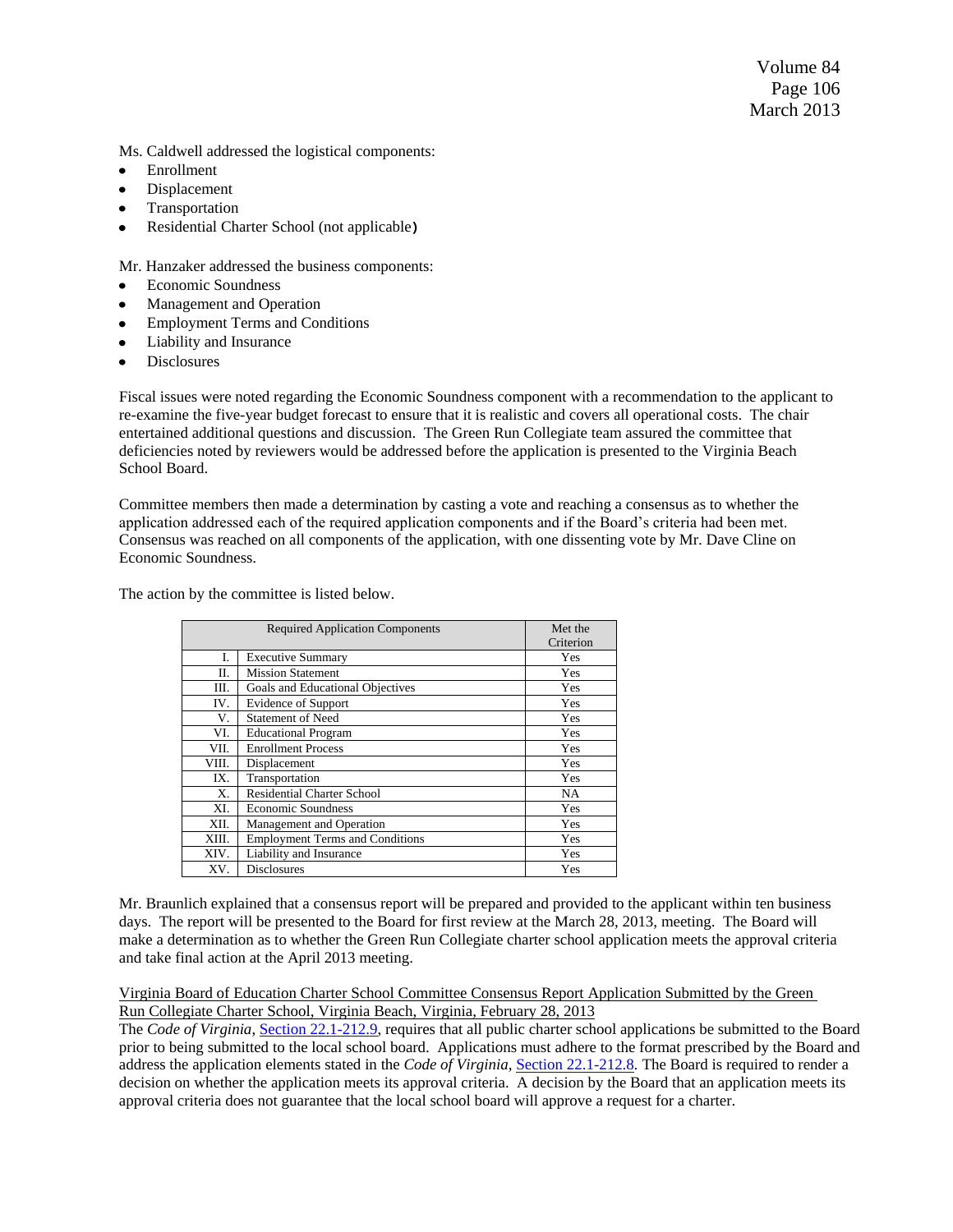To meet the intent of the legislation, the Board of Education established a Charter School Committee. The committee met at the Virginia Department of Education on February 27, 2013, to discuss the charter school application submitted by Green Run Collegiate in Virginia Beach and to meet with the applicant.

It was confirmed by the committee chair that the applicant information was complete; an executive summary provided an overview of the proposed charter school; and the assurances were signed. The applicant provided an introductory overview of the charter school including the governance structure and how the school will operate, followed by a discussion of the three combined sections of the application: Education (Sections II.-VI.), logistical (Sections VII.-X.), and business (Sections XI.-XV.). After the applicant addressed each section, the committee had the opportunity to ask questions. Fiscal issues were noted regarding the Economic Soundness component with a recommendation to the applicant to re-examine the five-year budget forecast to ensure that it is realistic and covers all operational costs. The Green Run Collegiate team assured the committee that deficiencies noted by reviewers would be addressed before the application is presented to the Virginia Beach School Board.

Consensus was reached on all components of the application, with one dissenting vote on Economic Soundness. The consensus report is based on the Board's criteria. The components and consensus determination are outlined below.

| <b>Required Application Components</b> |                                        | Met the<br>Criterion |
|----------------------------------------|----------------------------------------|----------------------|
| I.                                     | <b>Executive Summary</b>               | Yes                  |
| П.                                     | <b>Mission Statement</b>               | Yes                  |
| Ш.                                     | Goals and Educational Objectives       | Yes                  |
| IV.                                    | <b>Evidence of Support</b>             | Yes                  |
| V.                                     | <b>Statement of Need</b>               | Yes                  |
| VI.                                    | <b>Educational Program</b>             | Yes                  |
| VII.                                   | <b>Enrollment Process</b>              | Yes                  |
| VIII.                                  | Displacement                           | Yes                  |
| IX.                                    | Transportation                         | Yes                  |
| Χ.                                     | <b>Residential Charter School</b>      | NA                   |
| XI.                                    | <b>Economic Soundness</b>              | Yes                  |
| XII.                                   | Management and Operation               | Yes                  |
| XIII.                                  | <b>Employment Terms and Conditions</b> | Yes                  |
| XIV.                                   | Liability and Insurance                | Yes                  |
| XV.                                    | <b>Disclosures</b>                     | Yes                  |

In advance of the business meeting the applicant provided the Board a revised five-year budget and written responses to questions posed by the Charter School Committee.

Mr. Braunlich made a motion to waive first review and approve the Charter School Committee's recommendation that the application for Green Run Collegiate Charter School in Virginia Beach meets all applicable Board of Education charter school application criteria. The motion was seconded by Mrs. Wodiska and carried unanimously.

# *First Review of Consensus Report from the Board of Education College Partnership Laboratory Schools Committee on the Proposed George Mason University Application to Establish the Mason's Patriot Innovation Academy*

This item was presented by Mrs. Patty Pitts, assistant superintendent for teacher education and licensure on behalf of Mrs. Sears, College Partnership Laboratory Schools Committee Chair. Mrs. Pitts recognized the following persons in attendance: Dr. Libby Hall, principal investigator, college partnership laboratory school initiative and director, office of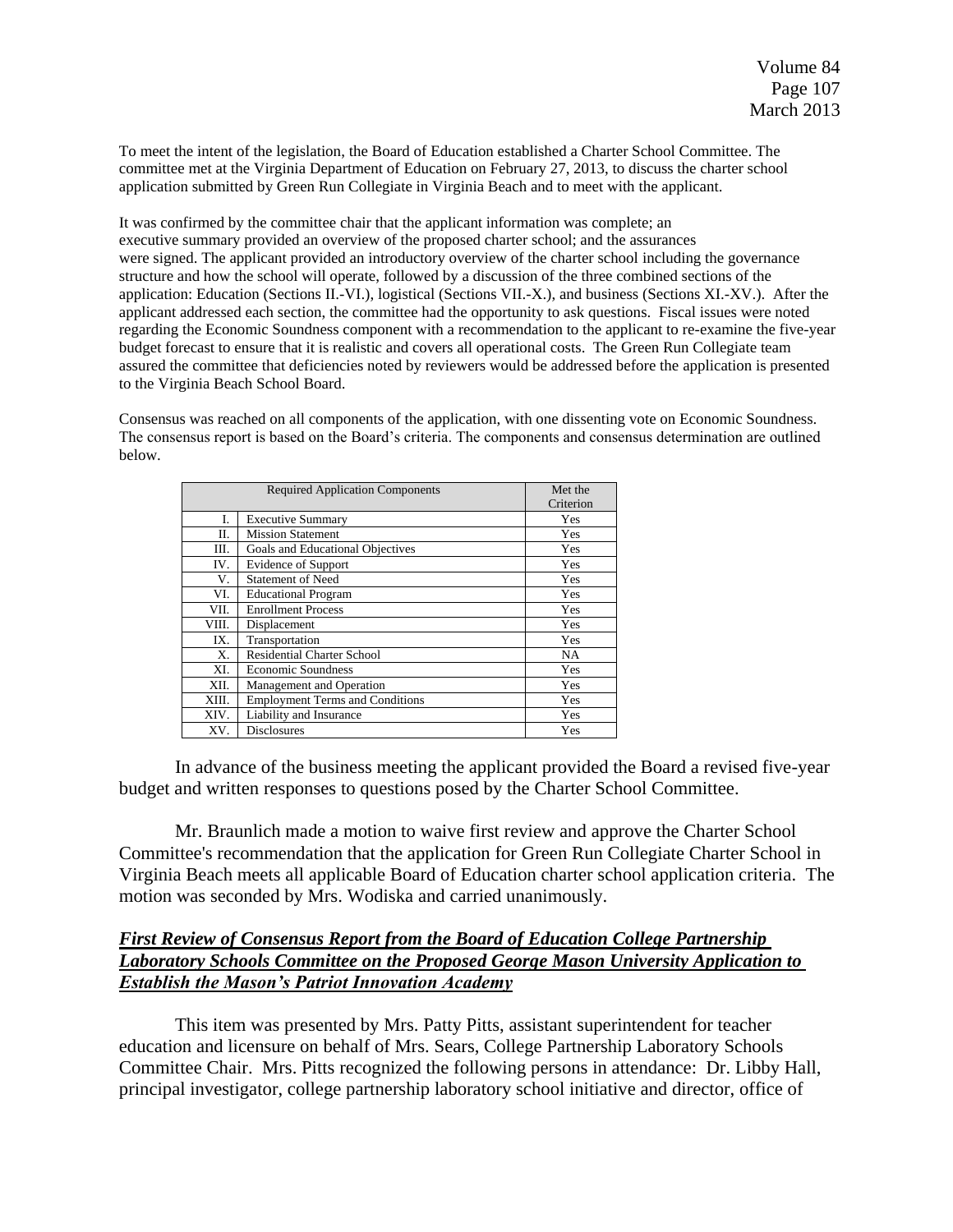education services, George Mason University; Dr. Jack Dale, superintendent, Fairfax County Public Schools; Ms. Anne Horak, educational specialist, Fairfax County Public Schools, Patriot Innovation Academy; Dr. Laura Horvath, project manager, Patriot Innovation Academy, George Mason University; Aimee Holleb, director, Cluster 6 Fairfax County Public Schools. Mrs. Pitts noted that Dr. Mark Ginsberg, dean, George Mason University was unable to attend.

Mrs. Pitt's presentation included the following:

- The *Code of Virginia*, [Section 23-299.4,](http://lis.virginia.gov/cgi-bin/legp604.exe?000+cod+23-299.4) sets forth that any public or private institution of higher education  $\bullet$ operating within the Commonwealth and having a teacher education program approved by the Board of Education may submit an application for formation of a college partnership laboratory school. Each college partnership laboratory school application shall provide or describe thoroughly all of the following essential elements of the proposed school plan. [Section 23-299.5](http://lis.virginia.gov/cgi-bin/legp604.exe?000+cod+23-299.5) of the *Code* states, in part, "The Board" of Education shall establish procedures for receiving, reviewing, and ruling upon applications and shall make a copy of any such procedures available to all interested parties upon request. If the Board finds the application is incomplete, the Board shall request the necessary information from the applicant. The Board of Education's review procedures shall establish a review committee that may include experts with the operation of similar schools located in other states." [Section 23-299.6](http://lis.virginia.gov/cgi-bin/legp604.exe?000+cod+23-299.6) of the *Code* states, "The decision of the Board of Education to grant or deny a college partnership laboratory school application or to revoke or fail to renew an agreement shall be final and not subject to appeal."
- The Board of Education approved the Virginia College Partnership Laboratory School Application  $\bullet$ Process on January 13, 2011, and it was amended on July 26, 2012, and October 25, 2012. The process required by the college laboratory partnership school applicant, as well as the Criteria Checklist for Virginia College Partnership Laboratory School Applications, can be accessed at [http://www.doe.virginia.gov/instruction/laboratory\\_schools/index.shtml.](http://www.doe.virginia.gov/instruction/laboratory_schools/index.shtml)
- To meet the requirements of the legislation, the Board of Education established a College Partnership  $\bullet$ Laboratory Schools Committee. The Committee met at the Virginia Department of Education on February 27, 2013, to discuss the college partnership laboratory school application for the Mason's Patriot Innovation Academy (PIA) submitted by George Mason University. A copy of the application can be accessed at the following Web site:

[http://www.doe.virginia.gov/boe/committees\\_standing/laboratory\\_schools/meeting\\_materials.shtml#feb272](http://www.doe.virginia.gov/boe/committees_standing/laboratory_schools/meeting_materials.shtml#feb272013) [013](http://www.doe.virginia.gov/boe/committees_standing/laboratory_schools/meeting_materials.shtml#feb272013)

### College Partnership Laboratory Schools Committee Minutes, February 27, 2013

The Virginia Board of Education College Partnership Laboratory Schools Committee met at the James Monroe State Office Building, Jefferson Conference Room  $22<sup>nd</sup>$  Floor, Richmond, Virginia, with the following members present: Mrs. Winsome E. Sears, chair, Ms. Diane T. Atkinson, Dr. Oktay Baysal, Dr. Stephen Smith, Dr. William C. Bosher, Jr., and Ms. Patricia E. Diebold. Ms. Joan E. Wodiska was not present. Also present were Superintendent of Public Instruction Dr. Patricia Wright; Board of Education President, Mr. David M. Foster, and Board members, Mrs. Betsy D. Beamer and Mr. Christian N. Braunlich.

Mrs. Winsome E. Sears called the meeting to order at 3 p.m.

After opening remarks and introductions of Committee and Board members, Mrs. Sears introduced the applicant for the Mason's Patriot Innovation Academy. Dr. Mark Ginsberg, dean at George Mason University, and Ms. Susan Quinn, assistant superintendent and chief financial officer from Fairfax County Public Schools, joined the meeting by teleconference. Dr. Jack Dale, superintendent, Fairfax County Schools, introduced the following presenters from the team: Dr. Libby Hall, principal investigator, College Partnership Laboratory School Initiative, George Mason University; Ms. Aimee Holleb, director, Cluster 6, Fairfax County Public Schools; Ms. Anne Horak, educational specialist, Fairfax County Schools; and Dr. Laura Horvath, project manager, College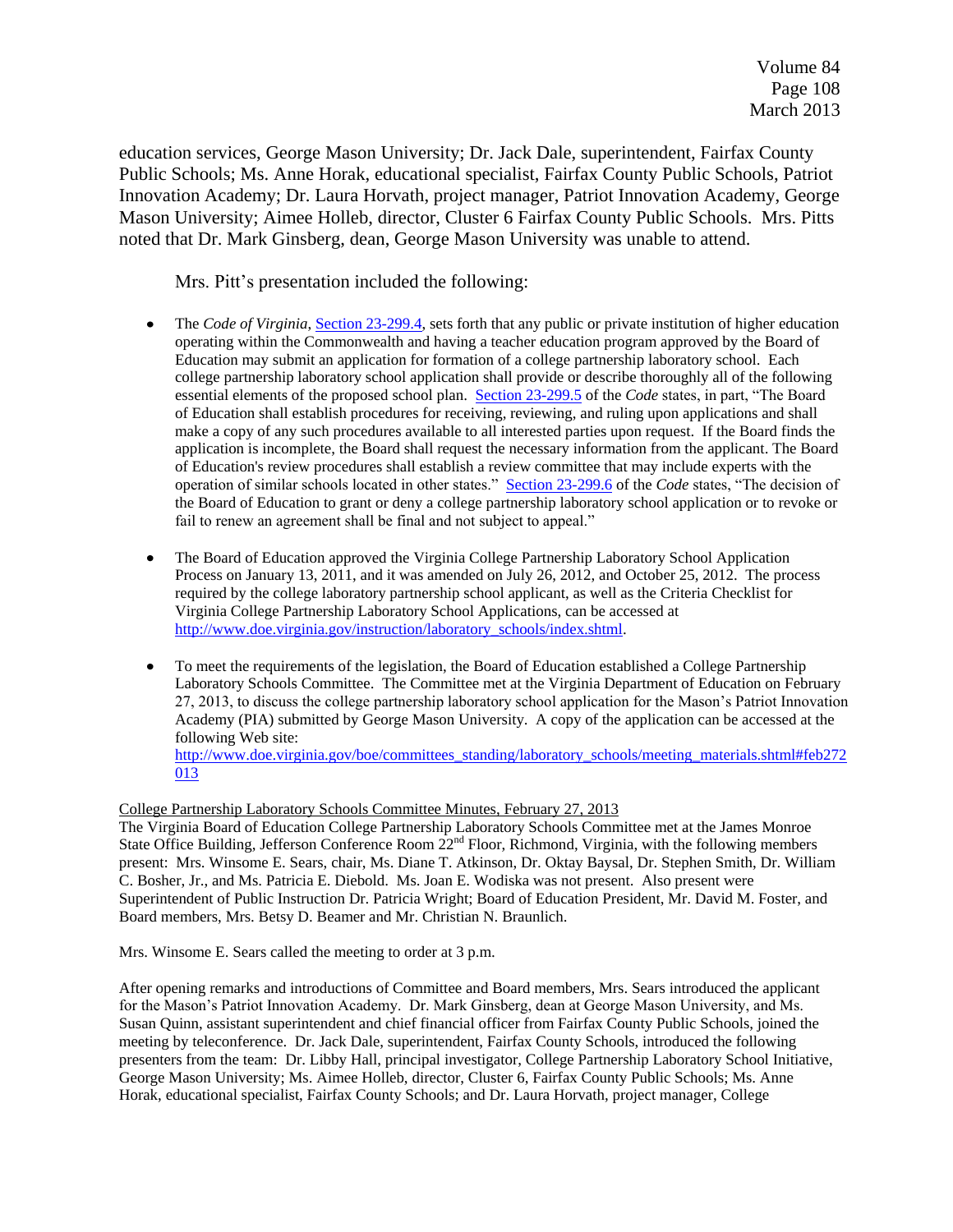Partnership Laboratory School Initiative, George Mason University.

The Committee offered a public comment period; however, no one requested to speak. No written comment was received.

Mrs. Sears made note of the materials submitted by the applicant, and Committee members concurred that the applicant information was complete; the executive summary provided an overview of the proposed college partnership laboratory school; and the assurances were signed. Dr. Wright mentioned that even though the assurances were signed, the Committee will need to address the assurances involving timelines that George Mason University (GMU) cannot fulfill. George Mason University was in contact with the Board President, and the Committee may make a recommendation to the Board of Education regarding possible adjustments in the following timelines:

- $\bullet$ The applicant will take all actions necessary to enter into a contract with the Virginia Board of Education no later than nine (9) months prior to the opening date of the college partnership laboratory school.
- The school leadership of the college partnership laboratory school will be retained on contract no later  $\bullet$ than six (6) months prior to the opening date of the school.

Mrs. Sears gave Dr. Ginsberg, Dr. Dale, and their teams the opportunity to address critical areas in the application. The applicant provided an overview of the main points of the application's components grouped into the following areas: Executive Summary, Mission and Vision, Education Program, Governance, Management Structure, Financial and Operations Information, Placement Plan, and Assurances and Other Requirements. Mason's Patriot Innovation Academy is proposed as a George Mason University college partnership laboratory school for seventhand eighth-grade students in partnership and contract with Fairfax County Public Schools. After the applicant addressed each area, the Committee had the opportunity to ask questions.

The Committee discussed the Board's criteria and whether the applicant meets the requirements. In the presentation, the applicant stated that GMU would seek waivers for seat hours by core content, class size, and staffing. The applicant was advised that the *Code of Virginia* does not allow the Board of Education to waive ―class size.‖ Concern was expressed by the Committee about staffing, class size, and teacher load – how the small number of teachers assigned to the school will provide instruction to 200 students. The applicant proposed to employ six teachers with dual endorsements for 200 students (with contracted services from Fairfax County Public Schools); documentation of teacher loads needs to be provided.

The Committee advised the applicant that the Board of Education will want an assurance that the Standards of Learning will be taught in the self-regulated Problem Based Learning units, as well as documentation on where the primary instruction is taking place in the units. Additional information needs to be provided on how the applicant will assess student learning in this interdisciplinary teaching approach. A challenge is to have a balance between the disciplines and the interdisciplinary instructional model.

The applicant said that they are not on schedule with the proposed timelines. The Web site posting and dates for seeking and registering students and recruiting an executive director set forth in the application were delayed pending response from the review process.

In the area of governance, the executive director will be dually appointed by Fairfax County Schools and George Mason University. Teachers will be employed by the school division and have affiliate faculty status (no compensation) at GMU; the University will contract with Fairfax for staffing services.

A concern was expressed about the initial funds and sustainability of funds for the executive director position. The applicant stated that there is a university commitment to fund the position even though the proposal references reliance of state funds for the position that have not been committed.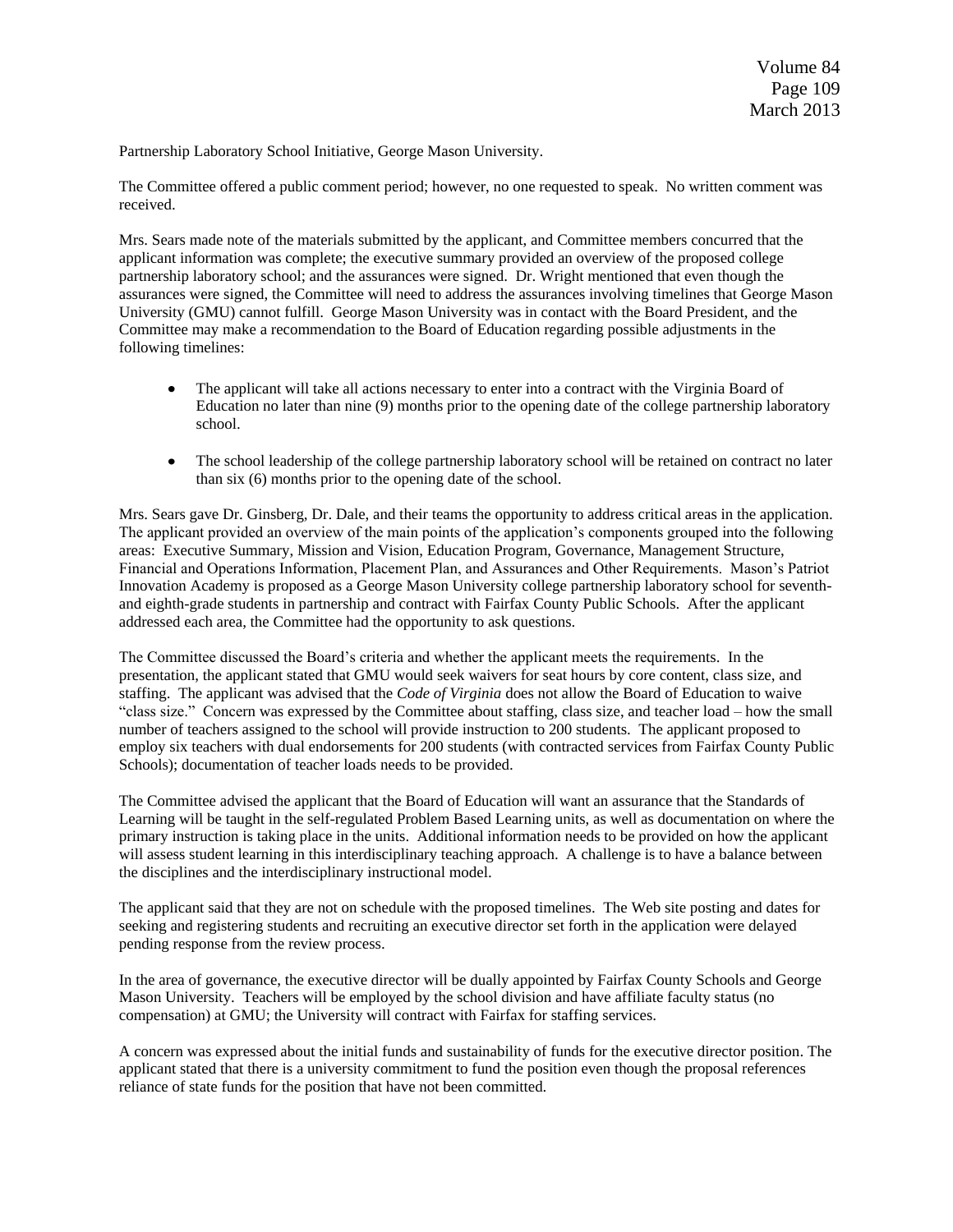The applicant stated that they anticipate that Fairfax County Public Schools will charge tuition for students outside of the school division who first enroll in Fairfax County and, subsequently, attend Mason's Patriot Innovation Academy. Fairfax currently has a local school board adopted policy on charging tuition. Since the *Code of Virginia* does not allow a college partnership laboratory school to charge tuition, the Committee inquired about whether this prohibition also applies to the partnering school division. Counsel will need to be consulted related to this matter.

After the committee's discussion on the application components, the Committee discussed whether there was agreement whether the applicant met the criteria.

|      | <b>Required Application Components</b> | Met the Criterion |
|------|----------------------------------------|-------------------|
|      | <b>Executive Summary</b>               | Yes               |
| П.   | <b>Mission and Vision</b>              | Yes               |
| Ш.   | <b>Educational Program</b>             |                   |
| IV.  | Governance                             | Yes <sup>2</sup>  |
| V.   | <b>Management Structure</b>            | Yes               |
| VI.  | Financial and Operations Information   |                   |
| VII. | Placement Plan                         |                   |
| VШ   | Other Assurances and Requirements      | $\mathrm{No}^5$   |

**<sup>1</sup>** The concern about meeting the *Code of Virginia*'s class size requirement must be addressed. The applicant was advised that the *Code of Virginia* does not allow the Board of Education to waive "class" size." Also, there needs to be a request with a rationale related to "seat time." Staffing resources need to be further clarified as the applicant proposed to employ six teachers with dual endorsements for 200 students. The Committee further advised the applicant that the Board of Education will want an assurance that the Standards of Learning will be taught in the self-regulated Problem Based Learning units, as well as documenting where the primary instruction is taking place in the units. Additional information needs to be provided on how the applicant will assess student learning in this interdisciplinary teaching approach.

<sup>2</sup> Even though the proposal appears to be compliant, concern was expressed about how the bifurcated governance will actually operate.

**<sup>3</sup>**Clarification is needed for out-of-division students. [The applicant stated that they anticipate that Fairfax County Public Schools will charge tuition for students outside of the school division who first enroll in Fairfax County and, subsequently, attend Mason's Patriot Innovation Academy. Fairfax currently has a local school board adopted policy on charging tuition. Since the *Code of Virginia* does not allow a college partnership laboratory school to charge tuition, the Committee inquired about whether this prohibition also applies to the partnering school division. Counsel will need to be consulted related to this matter.] In addition, funds for the salary of the executive director must be identified. Concern was expressed about the reliance of state funds that have not been identified or appropriated for the salary and benefits of the executive director. The question that needs to be answered is whether the opening of the school is dependent on receiving state funding for the executive director.

<sup>4</sup> There was discussion regarding the assurance of the plan for student placement if the school closes. The Committee inquired whether it would be feasible to include in the partnership that if the school closes it would be at the end of a semester or the end of a school year. George Mason University responded that this provision could be written into the agreement.

<sup>5</sup>The Committee discussed the requests from the applicant for the following waivers of Board of Education timelines. Since the request for these waivers was submitted to the Board President after the review of the application commenced, the requests will need to be forwarded to the full Board of Education for review and action.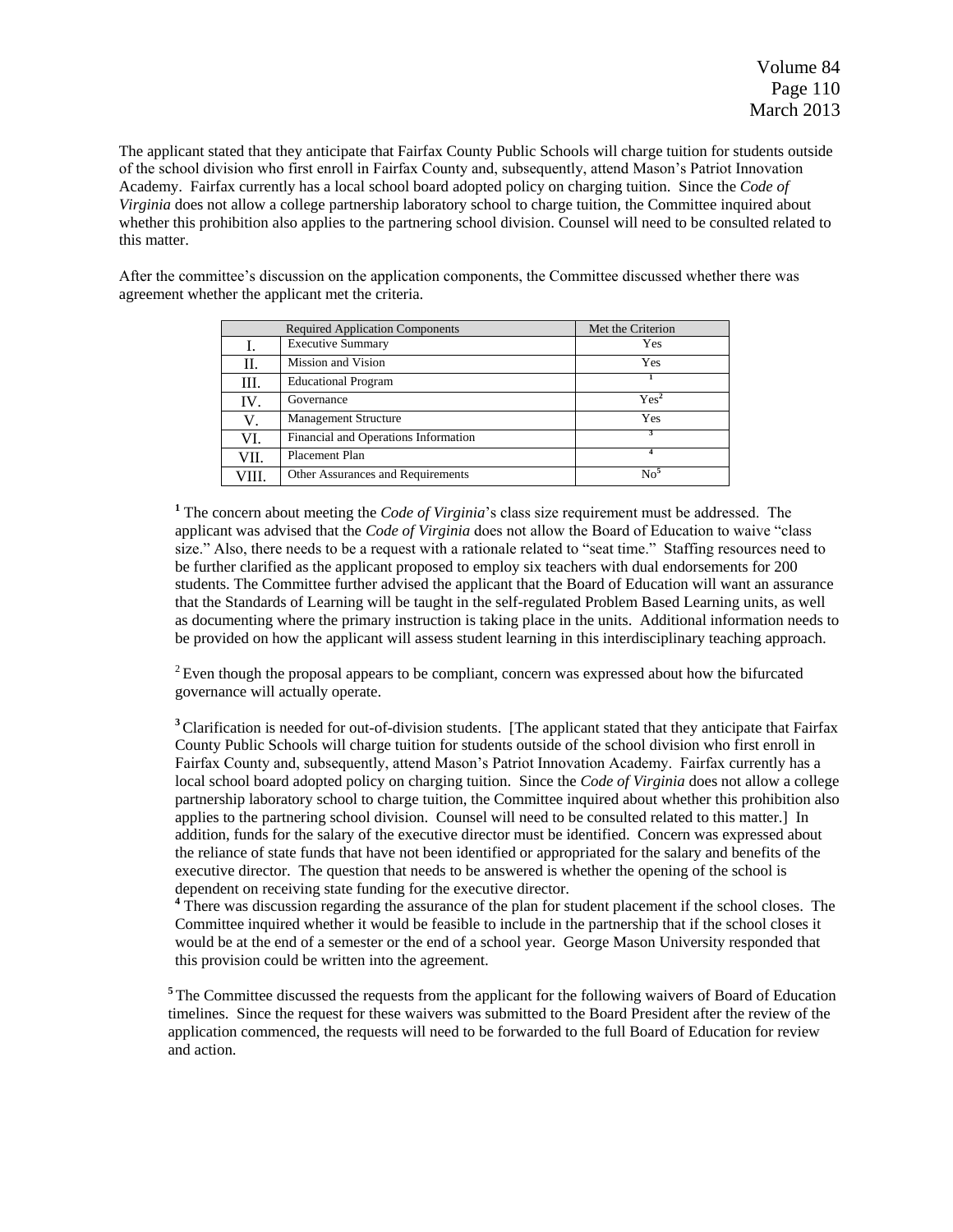- $\bullet$ The applicant will take all actions necessary to enter into a contract with the Virginia Board of Education no later than nine (9) months prior to the opening date of the college partnership laboratory school.
- The school leadership of the college partnership laboratory school will be retained on contract no  $\bullet$ later than six (6) months prior to the opening date of the school.

Dr. Bosher made a motion that the Committee recommends to the Board of Education the approval of the proposal with the stated potential amendments. Ms. Atkinson added a friendly amendment to the motion, accepted by Dr. Bosher, that the recommendation of the Committee is contingent upon the satisfaction of the responses to the Committee's questions/concerns by the Virginia Board of Education. The motion was passed unanimously.

Mrs. Sears explained that a consensus report will be prepared and provided to the applicant within ten business days. The report will be presented to the Board of Education for first review at the March 28, 2013, meeting. The meeting was adjourned by Mrs. Sears at 5:45 p.m.

#### College Partnership Laboratory Schools Committee Consensus Report for the Application Submitted By George Mason University For The Mason's Patriot Innovation Academy

The *Code of Virginia*, [Section 23-299.4,](http://lis.virginia.gov/cgi-bin/legp604.exe?000+cod+23-299.4) sets forth that any public or private institution of higher education operating within the Commonwealth and having a teacher education program approved by the Board of Education may submit an application for formation of a college partnership laboratory school. Each college partnership laboratory school application shall provide or describe thoroughly all of the following essential elements of the proposed school plan. [Section 23-299.5](http://lis.virginia.gov/cgi-bin/legp604.exe?000+cod+23-299.5) of the *Code* states, in part, "The Board of Education shall establish procedures for receiving, reviewing, and ruling upon applications and shall make a copy of any such procedures available to all interested parties upon request. If the Board finds the application is incomplete, the Board shall request the necessary information from the applicant. The Board of Education's review procedures shall establish a review committee that may include experts with the operation of similar schools located in other states." Section [23-299.6](http://lis.virginia.gov/cgi-bin/legp604.exe?000+cod+23-299.6) of the *Code* states, "The decision of the Board of Education to grant or deny a college partnership laboratory school application or to revoke or fail to renew an agreement shall be final and not subject to appeal."

To meet the requirements of the legislation, the Board of Education established a College Partnership Laboratory Schools Committee. The Committee met at the Virginia Department of Education on February 27, 2013, to discuss the college partnership laboratory school application for the Mason's Patriot Innovation Academy (PIA) submitted by George Mason University.

The Committee members confirmed that the applicant information was complete; an executive summary provided an overview of the proposed college partnership laboratory school; and the assurances were signed. Even though the assurances were signed, the Committee agreed that timelines that the applicant could not meet must be addressed by the Board of Education.

The applicant provided an overview of the main points of the application's components grouped into the following areas: Executive Summary, Mission and Vision, Education Program, Governance, Management Structure, Financial and Operations Information, Placement Plan, and Assurances and Other Requirements. Mason's Patriot Innovation Academy is proposed as a George Mason University college partnership laboratory school for seventhand eighth-grade students in partnership and contract with Fairfax County Public Schools. After the applicant addressed each area, the Committee had the opportunity to ask questions.

Even though the Committee unanimously recommended that the proposal be forwarded to the Board of Education for approval, the recommendation was contingent upon the satisfaction of the responses to the Committee's questions/concerns by the Virginia Board of Education. Questions and concerns were expressed in the areas of Educational Program, Governance, Financial and Operations Information, Placement Plan, and Other Assurances and Requirements. The consensus report is based on the Board's criteria found in the Attachment. The components and criteria are outlined below with notations of areas of concern that need to be addressed.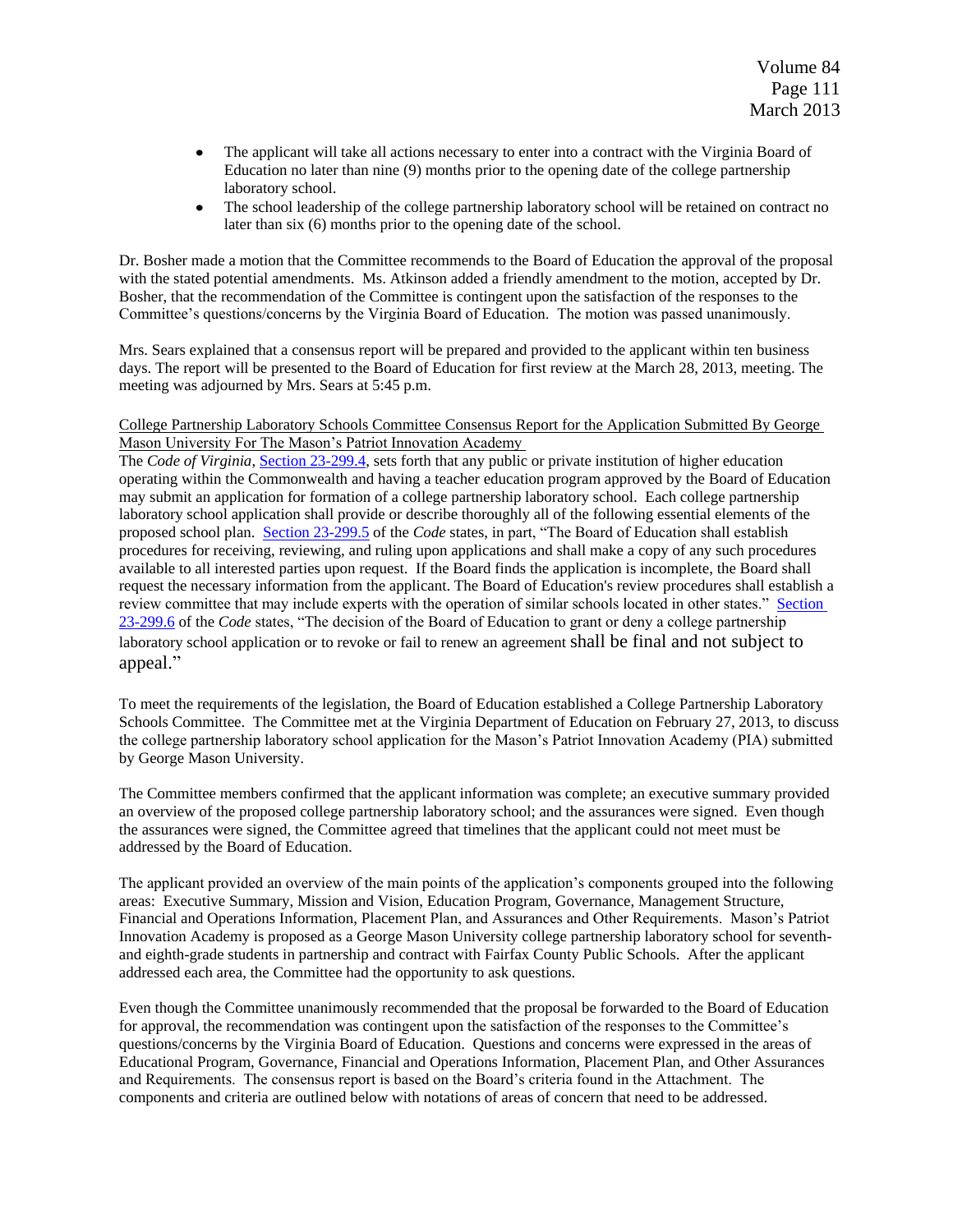|      | <b>Required Application Components</b> | Met the Criterion |
|------|----------------------------------------|-------------------|
| Ι.   | <b>Executive Summary</b>               | Yes               |
| П.   | Mission and Vision                     | Yes               |
| Ш.   | <b>Educational Program</b>             |                   |
| IV.  | Governance                             | Yes <sup>2</sup>  |
| V.   | <b>Management Structure</b>            | Yes               |
| VI.  | Financial and Operations Information   | 3                 |
| VII. | Placement Plan                         |                   |
| /Ш.  | Other Assurances and Requirements      | $\mathrm{No}^5$   |

<sup>1</sup> The concern about meeting the *Code of Virginia*'s class size requirement must be addressed. The applicant was advised that the *Code of Virginia* does not allow the Board of Education to waive "class size." Also, there needs to be a request with a rationale related to "seat time." Staffing resources need to be further clarified as the applicant proposed to employ six teachers with dual endorsements for 200 students. The Committee further advised the applicant that the Board of Education will want an assurance that the Standards of Learning will be taught in the selfregulated Problem- Based Learning units, as well as documenting where the primary instruction is taking place in the units. Additional information needs to be provided on how the applicant will assess student learning in this interdisciplinary teaching approach.

 $2$  Even though the proposal appears to be compliant, concern was expressed about how the bifurcated governance will actually operate.

<sup>3</sup> Clarification is needed for out-of-division students. [The applicant stated that they anticipate that Fairfax County Public Schools will charge tuition for students outside of the school division who first enroll in Fairfax County and, subsequently, attend Mason's Patriot Innovation Academy. Fairfax currently has a local school board adopted policy on charging tuition. Since the *Code of Virginia* does not allow a college partnership laboratory school to charge tuition, the Committee inquired about whether this prohibition also applies to the partnering school division. Counsel will need to be consulted related to this matter.] In addition, funds for the salary of the executive director must be identified. Concern was expressed about the reliance of state funds that have not been identified or appropriated for the salary and benefits of the executive director. The question that needs to be answered is whether the opening of the school is dependent on receiving state funding for the executive director.

<sup>4</sup> There was discussion regarding the assurance of the plan for student placement if the school closes. The Committee inquired whether it would be feasible to include in the partnership that if the school closes it would be at the end of a semester or the end of a school year. George Mason University responded that this provision could be written into the agreement.

**<sup>5</sup>** The Committee discussed the requests from the applicant for the following waivers of Board of Education timelines. Since the request for these waivers was submitted to the Board President after the review of the application commenced, the requests will need to be forwarded to the full Board of Education for review and action.

- The applicant will take all actions necessary to enter into a contract with the Virginia Board of Education no  $\bullet$ later than nine (9) months prior to the opening date of the college partnership laboratory school.
- $\bullet$ The school leadership of the college partnership laboratory school will be retained on contract no later than six (6) months prior to the opening date of the school.

The Board discussed the following:

- Mrs. Sears noted that the following issues were not resolved at the committee meeting and needed clarification: tuition, governance issues, teacher-student ratio, dual enrolled teachers, and timelines.
- Mrs. Sears also asked for clarification on funds for the salary of the executive  $\bullet$ director because she was concerned about the reliance on state funds that have not been identified or appropriated for the salary and benefits of the executive director.
- Mrs. Atkinson expressed concerns with the following: teacher/pupil ratio, children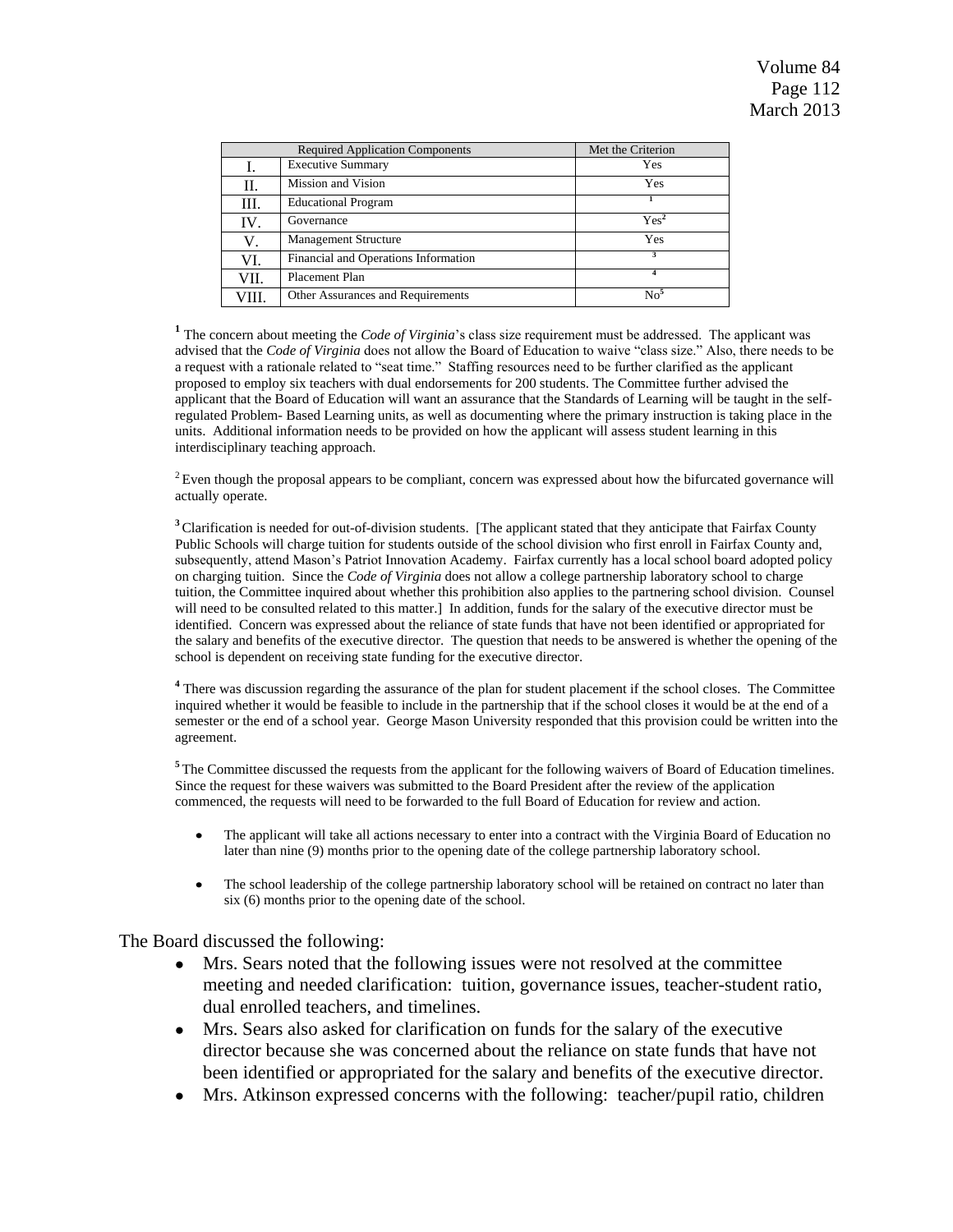in the online component being supervised by an intern, and planning time for teachers.

- When asked, the applicant indicated they would not be able to open and operate a college partnership laboratory school if they are not able to charge tuition to students attending from outside the division.
- Dr. Wright clarified that the students enrolled in the Mason Patriot Innovative  $\bullet$ Academy will have four classes as part of the Mason Patriot Innovation Academy and three classes at Lake Braddock Secondary School where they are housed.
- Mr. Braunlich recommended additional focus on the budget with a list of  $\bullet$ expenditures.
- Mrs. Wodiska complimented the partnership between K-12 and higher education, but noted that the proposal needs more data and detailed budget information. Mrs. Wodiska also suggested that students receive breakfast.
- Mrs. Atkinson asked about the mapping process to show how the standards of  $\bullet$ learning will be implemented. George Mason University presented the mapping for the *English Standards of Learning* and said that mapping for *Social Studies and Science Standards of Learning* have also been completed
- Mrs. Sears asked about accommodations provided for IEP students, resources available for the charter school, and if it was financially reliable.

The Board requested the following follow-up information from the applicant:

- Documentation (including a master schedule) to demonstrate compliance with the *Standards of Quality (SOQ)* pupil-teacher ratio.
- Verification that planning time for teachers complies with the *Standards of Accreditation (SOA)*.
- Detailed consolidated budget, including revenue (and in-kind contributions) and itemized expenses, for the school.
- Clear and quantifiable goals, objectives, and metrics to assess students' achievement, including long-term results.
- Explanation of how George Mason University will evaluate the success of teacher  $\bullet$ candidates who complete experiences at PIA and the impact of the teacher candidates on student achievement.
- Analysis of the alignment of the *Standards of Learning* and the self-regulated  $\bullet$ Problem-Based Learning units. The mapping of how the *Standards of Learning* will be implemented across content areas is needed.
- Response to whether breakfast will be provided to the students at PIA.
- If a waiver of the seat-time requirement set forth in the *SOA* is needed, the documentation and rationale for requesting the exception to the application process timeline as well as for the waiver must be submitted for consideration.

The Board accepted for first review the proposed George Mason University application to establish Mason's Patriot Innovation Academy.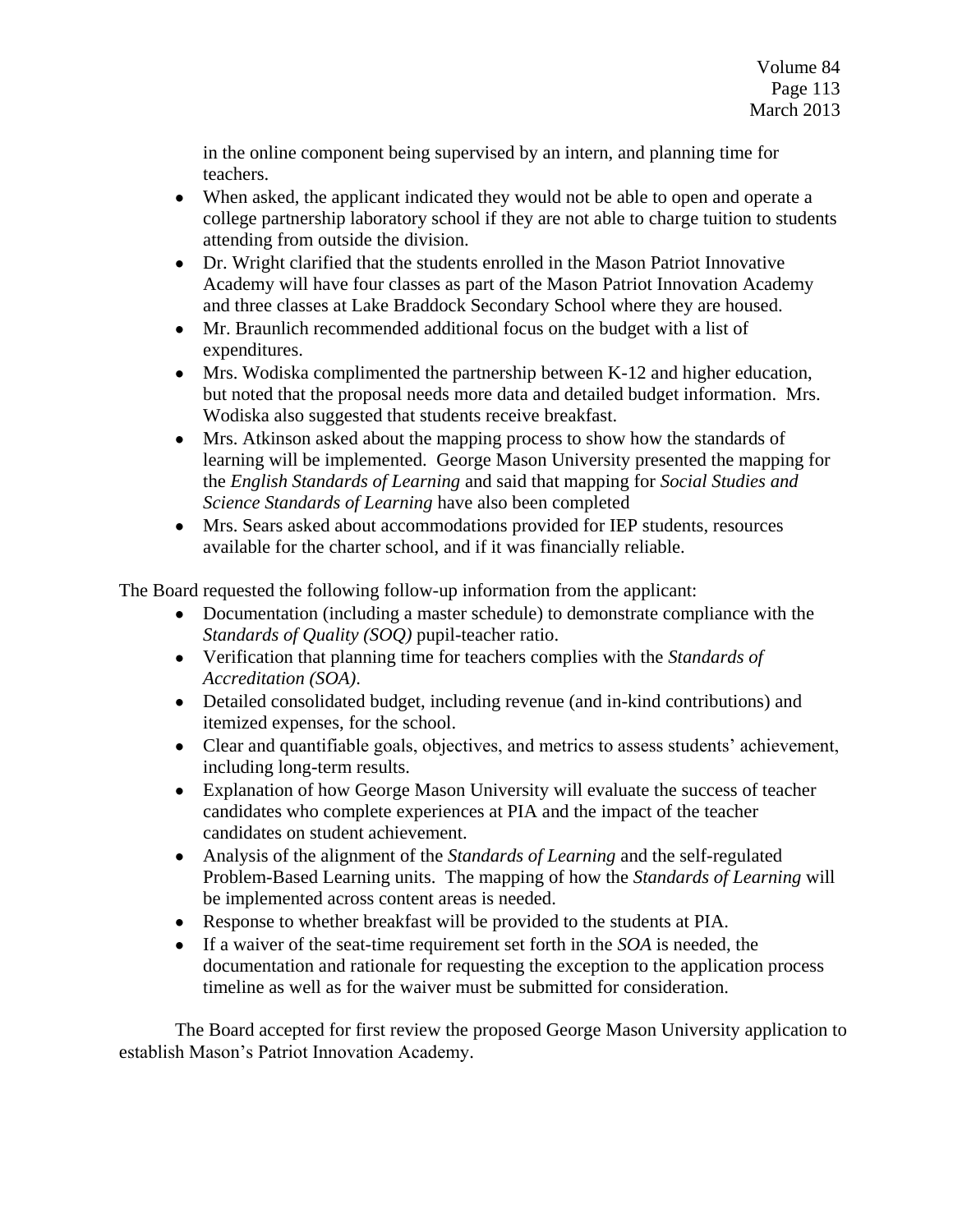# *First Review of Proposal to Establish the Newport News Public Schools and the York County Public Schools Governor's Health Sciences Academy*

This item was presented by Ms. Lolita Hall, director of career and technical education services. Ms. Hall recognized the following representatives from Newport News City Public Schools, York County Public Schools, and Christopher Newport University:

Newport News City Public Schools Dr. Ashby Kilgore, Superintendent Ms. Shelly Simonds, school board member Mr. Everett Hicks, Sr., school board member Dr. Rory Stapleton, principal, Warwick High School Ms. Patty Chaney, IB Program Director, Warwick High School Mr. David Creamer, principal, New Horizons Education Center, Butler Campus Dr. Crystal Taylor, CTE instructional supervisor

York County Public Schools Dr. Eric Williams, superintendent Dr. Kipp Rogers, director, secondary education Ms. Sandy Hespe, CTE instructional specialist

Christopher Newport University Dr. Melissa Hedlund, mathematics professor

Ms. Hall's presentation included the following:

 $\bullet$ On September 7, 2012, the Virginia Department of Education announced planning/implementation grants in the amount of \$10,000 each for establishment of Governor's Health Sciences Academies in the eight superintendents' regions. The Governor's Health Sciences Academies shall consist of partnerships of one or more public school divisions or multiple schools within a school division, healthcare institutions, business and industry, and higher education institutions; and offer rigorous academic content with career and technical instruction. The Academy must include specialty programs within the five career pathways.

| Career Pathways                           | <b>General Description</b>                                                                                                                                       |
|-------------------------------------------|------------------------------------------------------------------------------------------------------------------------------------------------------------------|
| Therapeutic Services                      | Care and treat patients to improve their health over time. Counsel patients and provide them the tools<br>needed to live a healthier and problem-free lifestyle. |
| Diagnostic Services                       | Use tests and evaluations to aid in the detection, diagnosis and treatment of diseases, injuries or other<br>physical conditions.                                |
| <b>Health Informatics</b>                 | Manage health care agencies by overseeing all patient data, financial information and technological<br>applications to health care processes and procedures.     |
| <b>Support Services</b>                   | Assist health care professionals with a range of administrative and maintenance duties to ensure that the<br>health care environment is maintained.              |
| Biotechnology Research and<br>Development | Discover new treatments and medical technologies to improve human health and advance the overall<br>health science field.                                        |

Health Sciences Career Cluster

- At least two of the health sciences career pathways must be implemented initially. The remaining three  $\bullet$ pathways must be fully articulated and implemented within the next three years. Also, the Academy must agree to participate in the Governor's Exemplary Standards Award Program.
- $\bullet$ The State Council of Higher Education for Virginia (SCHEV) is currently reviewing the proposal. Their report and recommendation is expected by April 1 prior to the second review of the proposal by the Board of Education. Staff members of the Virginia Department of Education (DOE) have reviewed the proposal in the context of the established criteria.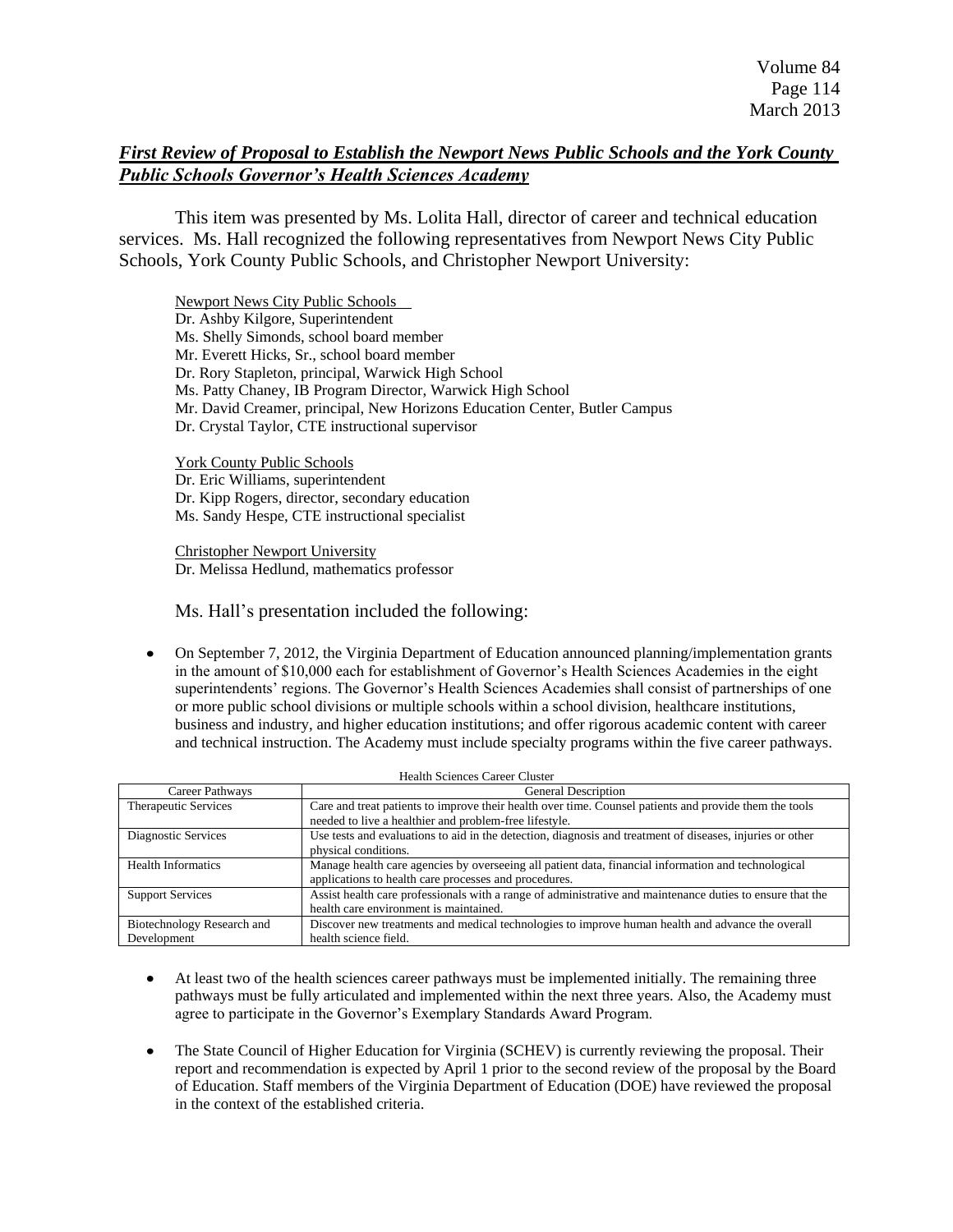- $\bullet$ The Newport News Public Schools and York County Public Schools Governor's Health Sciences Academy will be located at Warwick High School in Newport News and Bruton High School in York County. Beginning in 2013-14, the Academy will offer the pathway plan of study for Support Services and Therapeutic Services. By 2015-16, the Diagnostic Services, Health Informatics, and Biotechnology Research and Development pathways will be fully implemented. Students will have an opportunity to concentrate and take specialized courses in a full-day, yearlong academic program at the high school campus in addition to courses specific to health sciences. Extensive partnerships have been formalized with research labs, healthcare institutions, businesses, colleges, and universities to expand student learning beyond the classroom. Students will participate in work-based experiences such as job shadowing, internships, and clinical practicums in a variety of health care fields.
- Job projections indicate that between 2010 and 2018 there will be more than 6,700 new health care  $\bullet$ positions opening up on the Greater Peninsula, an estimated growth of 30.24 percent (Peninsula Council for Workforce Development, 2012). Health care and social assistance occupations are a large portion of the total work force on the Peninsula. The Governor's Health Sciences Academy pathway programs will help to bridge training and preparation in high-demand, high-skill, and high-wage careers.

Newport News Public Schools and York County Public Schools Governor's Health Sciences Academy Executive Summary March 11, 2013

| Partnership:                        | Newport News Public Schools, York County Public Schools, New Horizons Regional Technical<br>Center, Riverside School of Health Careers, Riverside Health Systems, Thomas Nelson<br>Community College, Hampton University, Old Dominion University, and Community Health<br>Charities. |
|-------------------------------------|---------------------------------------------------------------------------------------------------------------------------------------------------------------------------------------------------------------------------------------------------------------------------------------|
| Lead/Fiscal<br>Agent:               | Newport News City Public Schools                                                                                                                                                                                                                                                      |
| Lead Contact<br>Person:             | Dr. Crystal B. Taylor<br>CTE Instructional Supervisor, Newport News City Public Schools<br>757 283-7850<br>crystal.taylor@nn.k12.va.us                                                                                                                                                |
| Secondary<br><b>Contact Person:</b> | Sandy Hespe<br>CTE Instructional Specialist, York County Public Schools<br>757 898-0469<br>shespe@ycsd.york.va.us                                                                                                                                                                     |
| Academy<br>Locations:               | The Academy will have campuses at Warwick High School in Newport News and Bruton High<br>School in York County.                                                                                                                                                                       |
| Number of<br>Students:              | The Governor's Health Sciences Academy will have the capacity to enroll 400 students, grades<br>9-12. During the initial school year (2013-2014) applications will be accepted for 150 students.                                                                                      |
| Career<br>Pathways:                 | Support Services (2013-2014)<br>Therapeutic Services (2013-2014)<br>Diagnostic Services (2014-2015)<br>Health Informatics (2015-2016)<br>Biotechnology Research and Development (2015-2016)                                                                                           |
| Academy<br>Goals and                | The overall goals of the Governor's Health Sciences Academy are to provide expanded<br>options for students' health science literacy and other critical knowledge, skills, and                                                                                                        |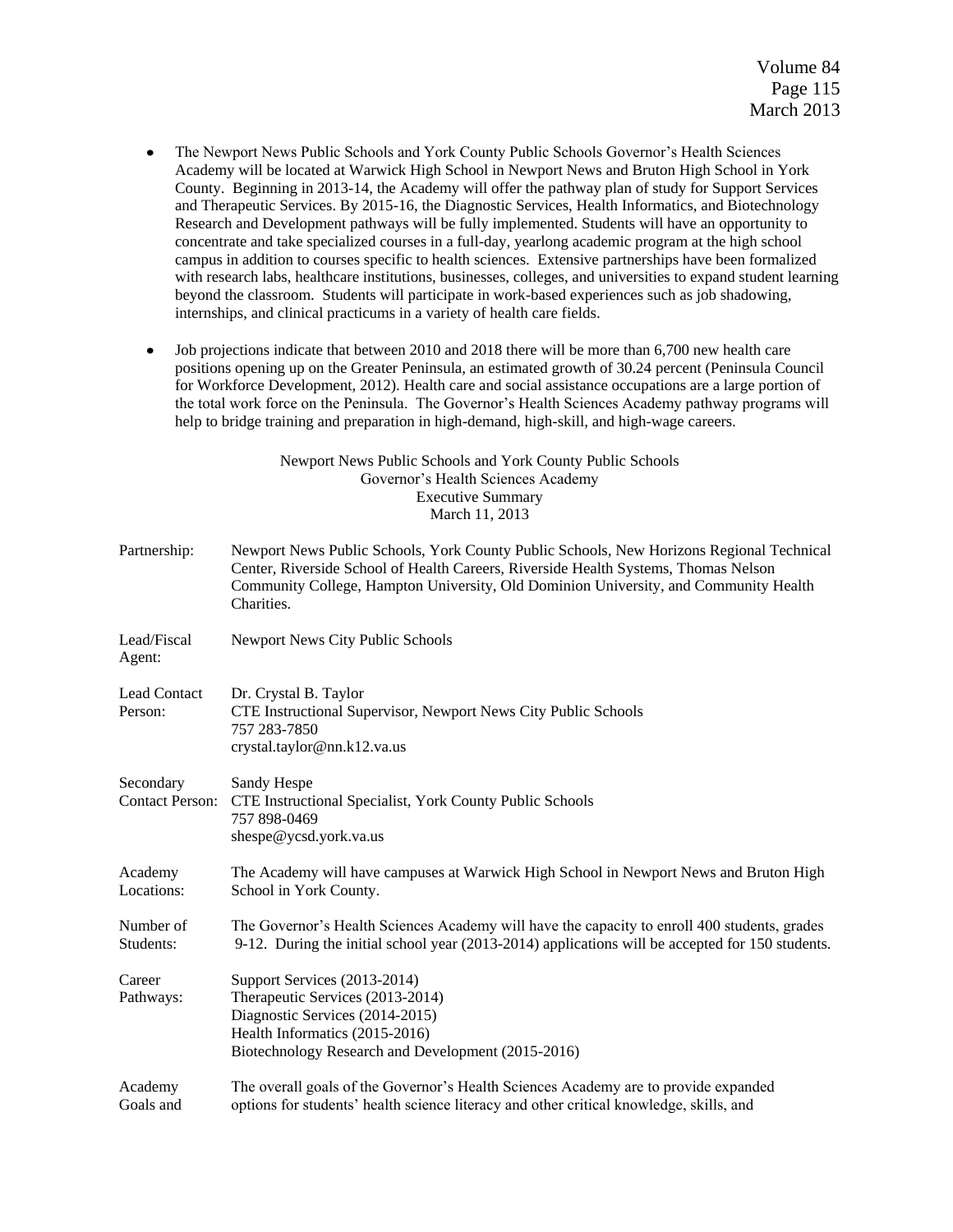Description: credentials that will prepare them for high-demand, high-wage, and high-skills health sciences careers in Virginia.

Specific Governor's Health Sciences Academy objectives include:

- Improve academic achievement of students in the Academy;
- Increase completion of dual enrollment courses;
- Provide work-based experiences for students through strong partnerships with businesses and health care institutions;
- Increase high school graduation rates;
- Reduce dropout rates; and
- Increase enrollment and retention in postsecondary education.

Program As a result of participating in the Governor's Health Sciences Academy, students will: Highlights:

- Gain a deeper understanding of the skills and knowledge incorporated in their health  $\bullet$ sciences fields of study;
- Benefit from specialized, project-based courses which develop critical-thinking, problem- $\bullet$ solving, and decision-making skills, preparing them for the  $21<sup>st</sup>$  century world;
- Acquire greater communication and collaborative skills;
- $\bullet$ Develop workplace readiness skills;
- Receive opportunities to earn industry certifications preparing them to be more competitive in the work force and when applying to advanced training schools or postsecondary institutions;
- Obtain meaningful hands-on experiences in their career pathway studies; and
- Benefit from opportunities for internships, mentorships, clinical, and cooperative experiences, providing the student with an advantage when entering postsecondary education and/or the workplace.

Dr. Crystal Taylor, CTE instructional supervisor, Newport News City Public Schools, used a PowerPoint presentation to summarize further functions of the academy.

Dr. Wright complimented Newport News City Schools and York County Schools for coming together and working collaborately to create this proposal.

During the discussion it was noted that health care and social assistance occupations are a large portion of the total work force on the Peninsula and that the Peninsula Council for Workforce Development has already developed internships for students this summer.

The Board accepted for first review the proposal to establish the Newport News Public Schools and the York County Public Schools Governor's Health Sciences Academy.

# *First Review of Proposal to Establish the Hampton City Public Schools Governor's Health Sciences Academy*

Ms. Hall also presented this item. Ms. Hall recognized the following representatives from Hampton City Public Schools: Dr. Linda Shifflette, superintendent; Dr. Patricia Johnson, deputy superintendent for curriculum and instruction; Ralph Saunders, principal, Bethel High School; Timothy Cason, assistant principal, Bethel High School; Kathleen May, RN and instructor, Bethel High School health program; and David Crammer, principal, New Horizons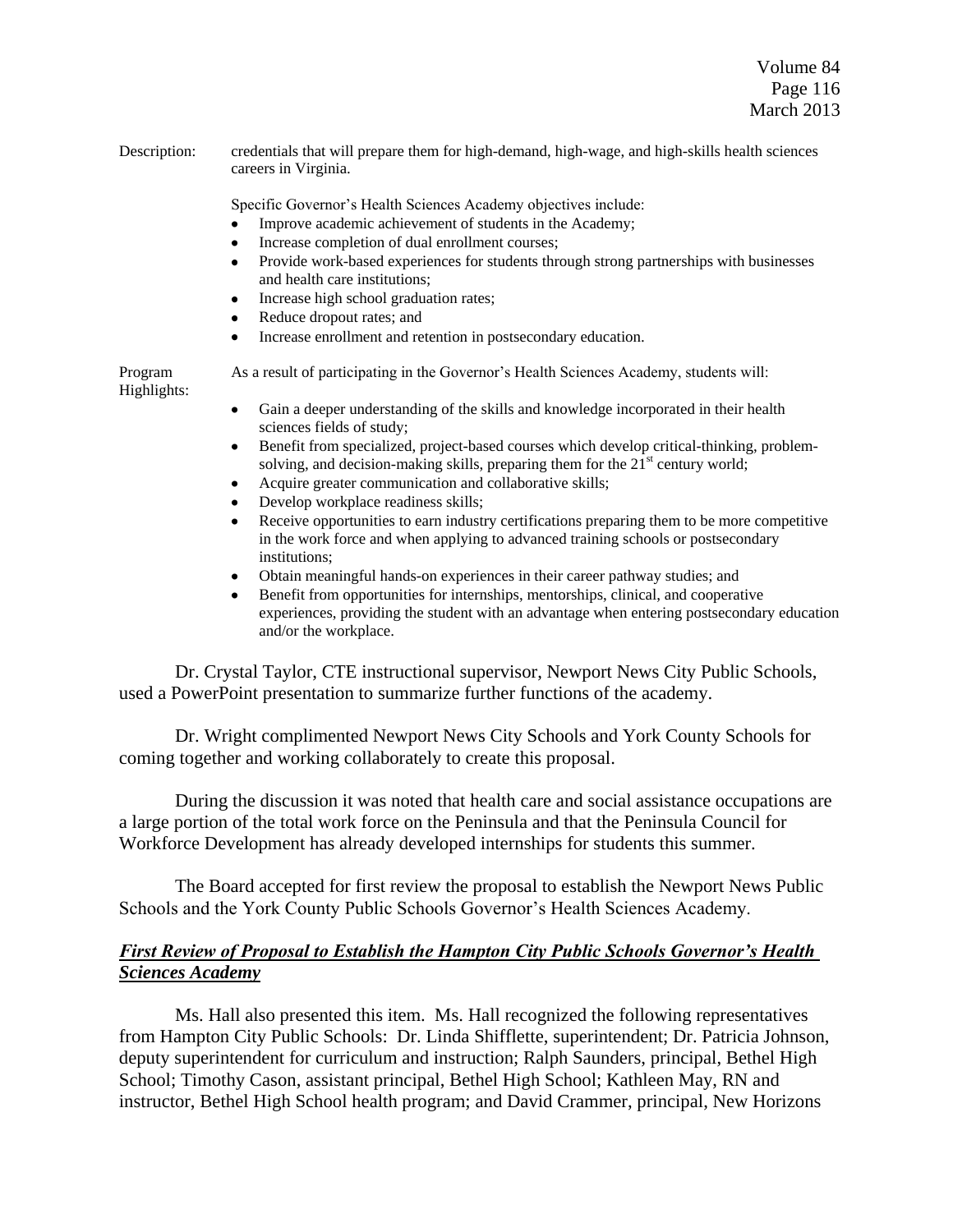Technical Center, Butler Campus.

Ms. Hall's presentation included the following:

- $\bullet$ The proposal for the Hampton City Public Schools Governor's Health Sciences Academy located at Bethel High School will serve students from four high schools and the eight feeder middle schools. The Hampton City Public Schools in partnership with The Abreon Group, Riverside School of Health Careers, Sentara Healthcare, Hampton University, Thomas Nelson Community College, and ECPI College of Technology, will offer a comprehensive program starting with an existing middle school exploratory program of health care careers. Beginning in 2013-14, the Academy will implement the Diagnostic Services and Therapeutic Services pathways. These pathway programs will provide the core high school level academic and technical courses needed for successful transition to postsecondary education and careers in dentistry, medicine, nursing, biomedical technicians, and emergency medical technicians. By 2015-16, the Biotechnology Research and Development, Support Services, and Health Informatics pathways will be fully articulated and implemented. Students will engage in performance-based learning with programmable patients, hospital beds, practice models, and use common medical equipment such as blood pressure cuffs, stethoscopes, pulse oximeters, and a variety of electronic diagnostic equipment typically found in hospitals and clinics. Upon high school graduation, students will earn at least nine hours of dual credit, earn one or more Board-approved industry certifications, and participate in advanced placement courses.
- Job projections indicate that between 2010 and 2018 there will be more than 6,700 new health care  $\bullet$ positions opening up on the Greater Peninsula, an estimated growth of 30.24 percent (Peninsula Council for Workforce Development, 2012). Students completing the Hampton City Public Schools Governor's Health Sciences Academy will be well prepared for entry into postsecondary healthcare programs or entry-level jobs in the work force.

### Hampton City Public Schools Governor's Health Sciences Academy Executive Summary March 11, 2013

Partnership: Hampton City Public Schools, Hampton University, Thomas Nelson Community College, ECPI College of Technology, The Abreon Group, Riverside School of Health Careers, and Sentara Healthcare

| Lead/Fiscal<br>Agent:  | <b>Hampton City Public Schools</b>                                                                                                                                                                |
|------------------------|---------------------------------------------------------------------------------------------------------------------------------------------------------------------------------------------------|
| Contact<br>Person:     | Jesse W. White<br>CTE Curriculum Leader, Hampton City Public School<br>757 727-2466<br>jeswhite@hampton.k12.va.us                                                                                 |
| Academy<br>Location:   | Bethel High School will serve as Academy home school. Students will be eligible to attend from<br>all four of the school division's high schools.                                                 |
| Number of<br>Students: | The Governor's Health Sciences Academy will have the capacity to enroll 260 students, grades<br>9-12. During the initial school year $(2013-2014)$ applications will be accepted for 60 students. |
| Career<br>Pathways:    | Diagnostic Services (2013-2014)<br>Therapeutic Services (2013-2014)<br>Biotechnology Research and Development (2014-2015)                                                                         |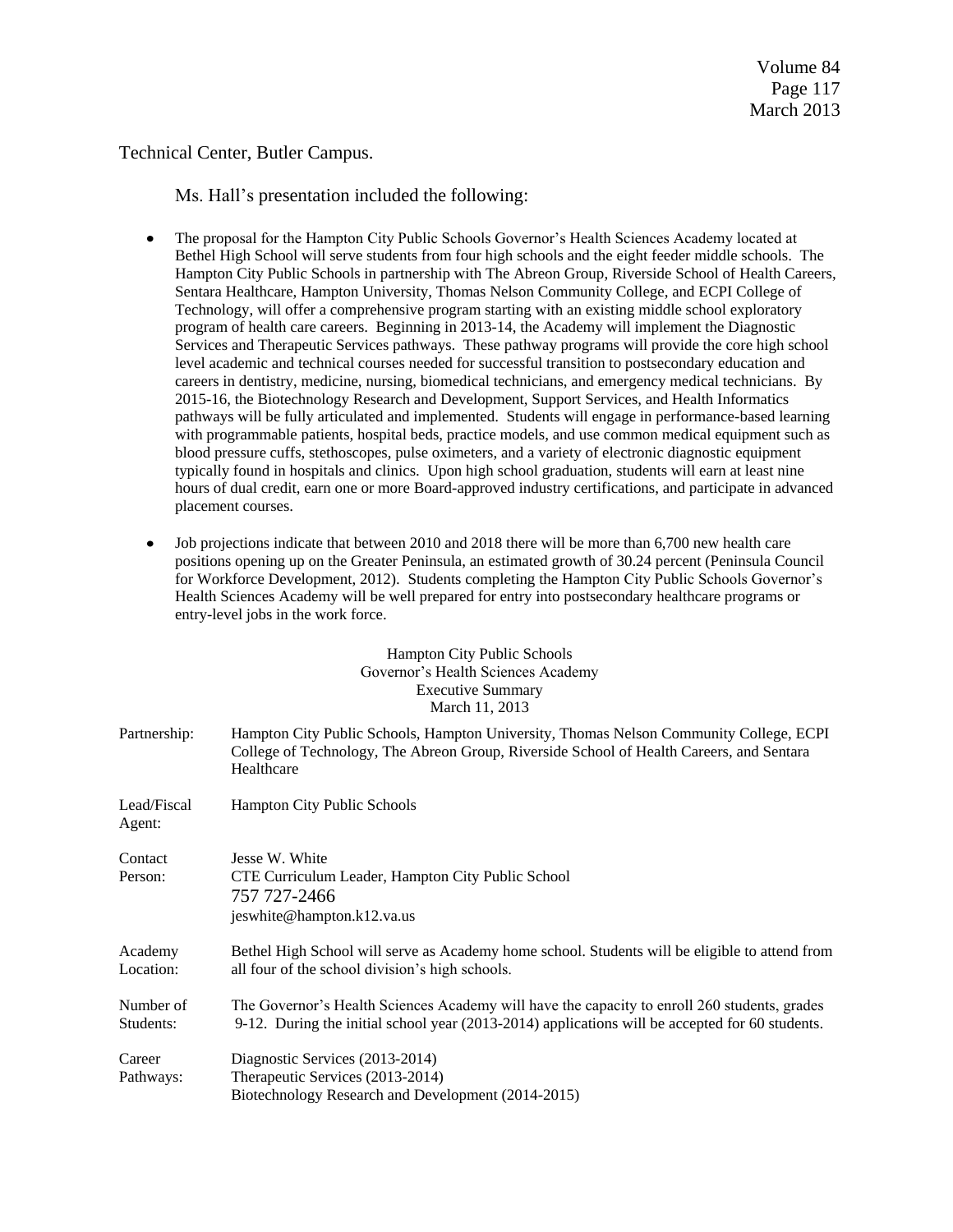Support Services (2014-2015) Health Informatics (2015-2016)

Academy The overall goals of the Governor's Health Sciences Academy are to provide expanded Goals and options for students' health science literacy and other critical knowledge, skills, and Description: credentials that will prepare them for high-demand, high-wage, and high-skills health sciences careers in Virginia.

Specific Governor's Health Sciences Academy objectives include:

- Improve academic achievement of students in the Academy;
- Increase completion of dual enrollment courses;
- Provide work-based experiences for students through strong partnerships with businesses and health care institutions.
- Increase high school graduation rates;
- Reduce dropout rates; and
- Increase enrollment and retention in postsecondary education.

Highlights:

Program As a result of participating in the Governor's Health Sciences Academy, students will:

- Gain a deeper understanding of the skills and knowledge incorporated in their health  $\bullet$ sciences fields of study;
- Benefit from specialized, project-based courses which develop critical-thinking, problemsolving, and decision-making skills, preparing them for the  $21<sup>st</sup>$  century world;
- $\bullet$ Acquire greater communication and collaborative skills;
- Develop workplace readiness skills;
- Receive opportunities to earn industry certifications preparing them to be more competitive in the work force and when applying to advanced training schools or postsecondary institutions;
- Obtain meaningful hands-on experiences in their career pathway; and
- Benefit from opportunities for internships, mentorships, clinical, and cooperative experiences, providing the student with an advantage when entering postsecondary education and/or the workplace.

Mr. Jesse White, career and technical education curriculum leader, Hampton City Public Schools, used a PowerPoint presentation to summarize further functions of the academy.

Board members congratulated Hampton City Public Schools and partners on their application.

The Board accepted for first review the proposal to establish the Hampton City Public Schools Governor's Health Sciences Academy.

## *First Review of Recommended Cut Scores for the Grades 3, 5, and 8 Science and Grades 5, 8, and End-of-Course (EOC) Writing Standards of Learning Tests Based on the 2010 Science and English Standards of Learning*

Mrs. Shelley Loving-Ryder, assistant superintendent for student assessment and school improvement presented this item. Mrs. Loving-Ryder's presentation included the following: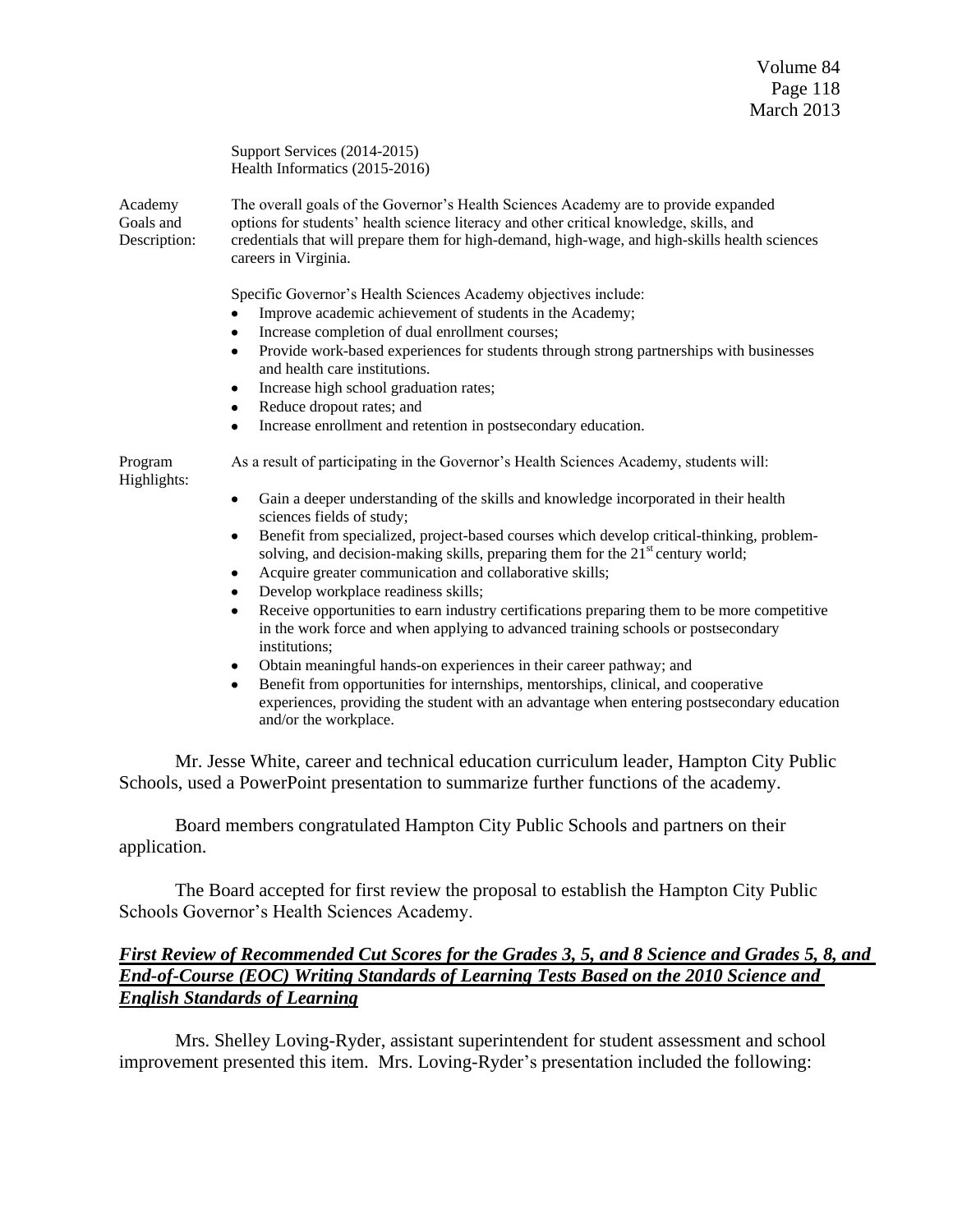- In 2012-2013 new Standards of Learning (SOL) science and writing tests measuring the 2010 science and English content standards will be administered. Both the 2010 science and English SOL include an increase in content rigor and in the requirements for higher order thinking skills. For example, in the 2010 science SOL, students at all grade levels are expected to "demonstrate an understanding of scientific reasoning, logic, and the nature of science by planning and conducting investigations in which current applications are used to reinforce science concepts." In writing, the rubrics used to evaluate the short papers written as part of the writing test at all grade levels have been revised to increase the expectations for students. For example, in grade 11, SOL 11.6b requires students to "produce arguments in writing that develop a thesis that demonstrates knowledgeable judgments, addresses counterclaims, and provides effective conclusions."
- Because of the changes in the content measured by these tests, new passing scores must be adopted by the  $\bullet$ Virginia Board of Education. Consistent with the process used since 1998, committees of educators were convened in February 2013 to recommend to the Board of Education (BOE) minimum "cut" scores for the achievement levels of *pass/proficient* and *pass/advanced* for the grades 3, 5, and 8 science tests and for the grades 5 and 8 writing tests and *pass/proficient* and *advanced/college path* for the EOC writing test.
- $\bullet$ The Board is asked to review the recommendations of the standard setting committees and to adopt "cut" scores in April 2013 for the achievement levels of *pass/proficient* and *pass/advanced* for the science tests and the grades 5 and 8 writing tests and for the achievement levels of *pass/proficient* and *advanced/college path* for the EOC writing test..
- It is important to note that the following definition of the *advanced/college path* designation for the EOC  $\bullet$ writing test reflects the deliberations of the higher education faculty who participated on the EOC writing standard setting committee.

*A student obtaining an advanced/college path score should have the necessary knowledge and skills for entry into an introductory credit-bearing college course with a substantial writing requirement, without prior enrollment in a remedial writing class. Such students are expected to further develop the necessary knowledge and skills in subsequent high school English courses.*

The Board accepted for first review cut scores representing the achievement levels of *pass/proficient* and *pass/advanced* (*advanced/college path* for EOC writing only) for the science and writing tests as follows:

- Grade 3 Science: 24 out of 40 for pass/proficient, and 36 out of 40 for pass/advanced
- Grade 5 Science: 24 out of 40 for pass/proficient, and 35 out of 40 for pass/advanced
- Grade 8 Science: 27 out of 50 for pass/proficient, and 45 out of 50 for pass/advanced
- Grade 5 Writing: 30 out of 46 for pass/proficient and 40 out of 46 for pass/advanced
- Grade 8 Writing: 31 out of 48 for pass/proficient and 41 out of 48 for pass/advanced
- EOC Writing: 33 out of 54 for pass/proficient and 46 out of 54 for advanced/college path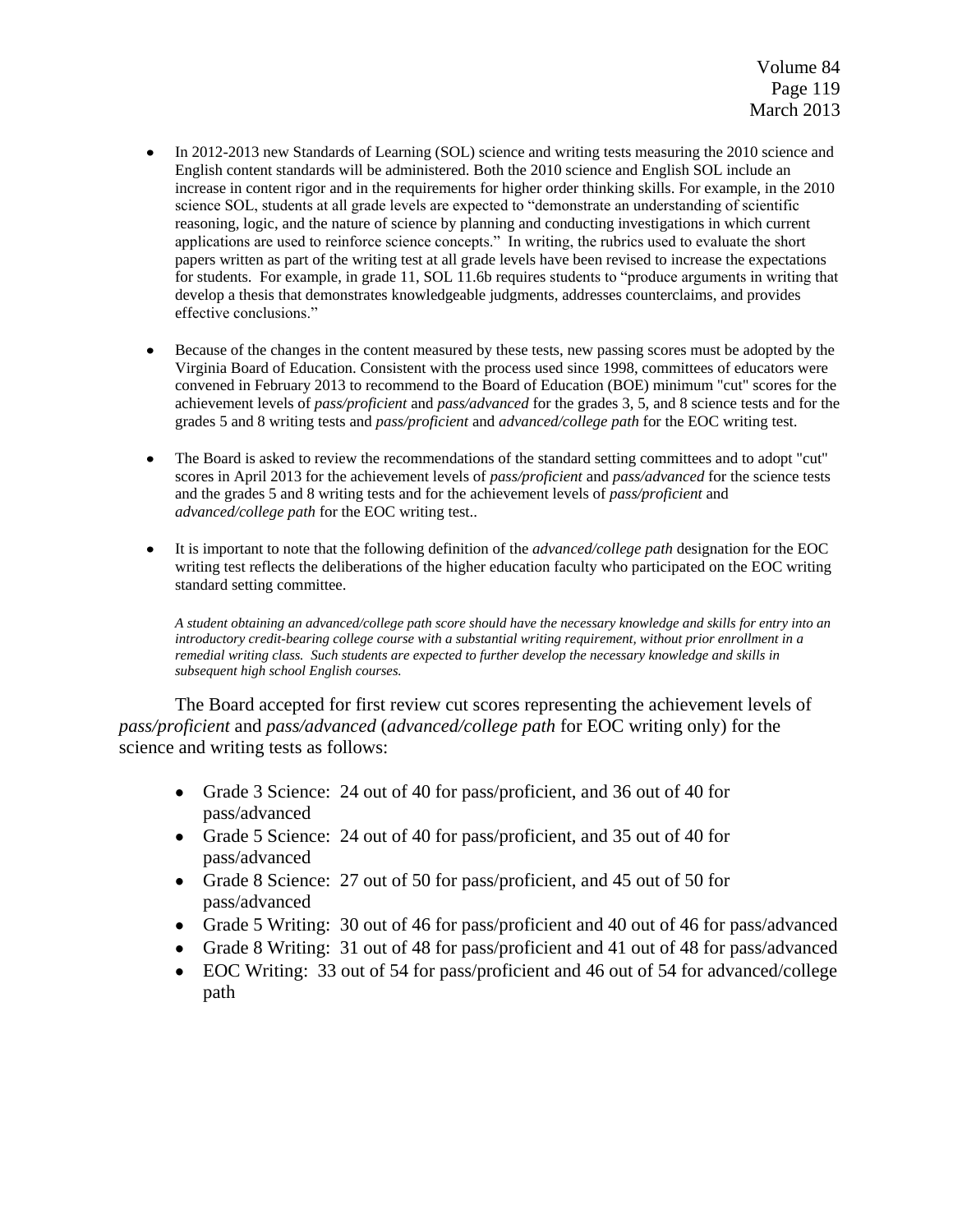# *First Review of Recommended Cut Scores for the Virginia Modified Achievement Standards Test (VMAST) for Grades 3-8 and End of Course (EOC) Reading Based on the 2010 English Standards of Learning*

Mrs. Loving-Ryder also presented this item. Her presentation included the following:

- The Virginia Modified Achievement Standards Tests (VMAST) for grades 3-8 reading and End- of-Course (EOC) Reading are being administered for the first time in spring 2013. The VMAST is an alternate assessment designed for students with disabilities identified under the *Individuals with Disabilities Education Improvement Act of 2004* (IDEIA), who are instructed in grade level content but are not likely to achieve proficiency in the same time frame as their non-disabled peers. The new VMAST reading assessments will provide eligible students access to online tests measuring the 2010 *English Standards of Learning* (SOL) that include research-based supports identified by Virginia educators.
- $\bullet$ Because these are new assessments, cut scores for the achievement levels of *fail/basic* (grades 3-8 only), *pass/proficient* and *pass/advanced* must be adopted by the Board. Consistent with the process used for the SOL assessments, committees of educators were convened in March 2013 to recommend to the Board of Education (BOE) minimum cut scores for the achievement levels of *fail/basic*, *pass/proficient,* and *pass/advanced* for the grades 3-8 reading tests and *pass/proficient* and *pass/advanced* for the EOC reading test.

The Board accepted for first review "cut" scores for the achievement levels of *fail/basic*, *pass/proficient,* and *pass/advanced* for the grades 3-8 and EOC VMAST reading assessments as follows:

- Grade 3: 7 out of 32 for fail/basic, 19 out of 32 for pass/proficient, and 28 out of 32 for pass/advanced
- Grade 4: 8 out of 32 for fail/basic, 19 out of 32 for pass/proficient, and 28 out of 32 for pass/advanced
- Grade 5: 8 out of 32 for fail/basic, 19 out of 32 for pass/proficient, and 28 out of 32 for  $\bullet$ pass/advanced
- Grade 6: 10 out of 36 for fail/basic, 21 out of 36 for pass/proficient, and 32 out of 36 for pass/advanced
- Grade 7: 10 out of 36 for fail/basic, 22 out of 36 for pass/proficient, and 32 out of 36 for pass/advanced
- Grade 8: 10 out of 36 for fail/basic, 22 out of 36 for pass/proficient, and 31 out of 36 for pass/advanced
- EOC: 24 out of 44 for pass/proficient, and 38 out of 44 for pass/advanced

# *DISCUSSION OF CURRENT ISSUES*

Mrs. Sears referred to comments made during public comment about a teacher's evaluation being affected by a student's truancy. Dr. Wright indicated that this is a personnel issue at the local level. Dr. Wright noted that the *Guidelines for Uniform Performance Standards and Evaluation Criteria for Teachers* and the *Virginia Standards for the Professional Practice of Teachers* adopted by the Board have multiple indicators for academic progress of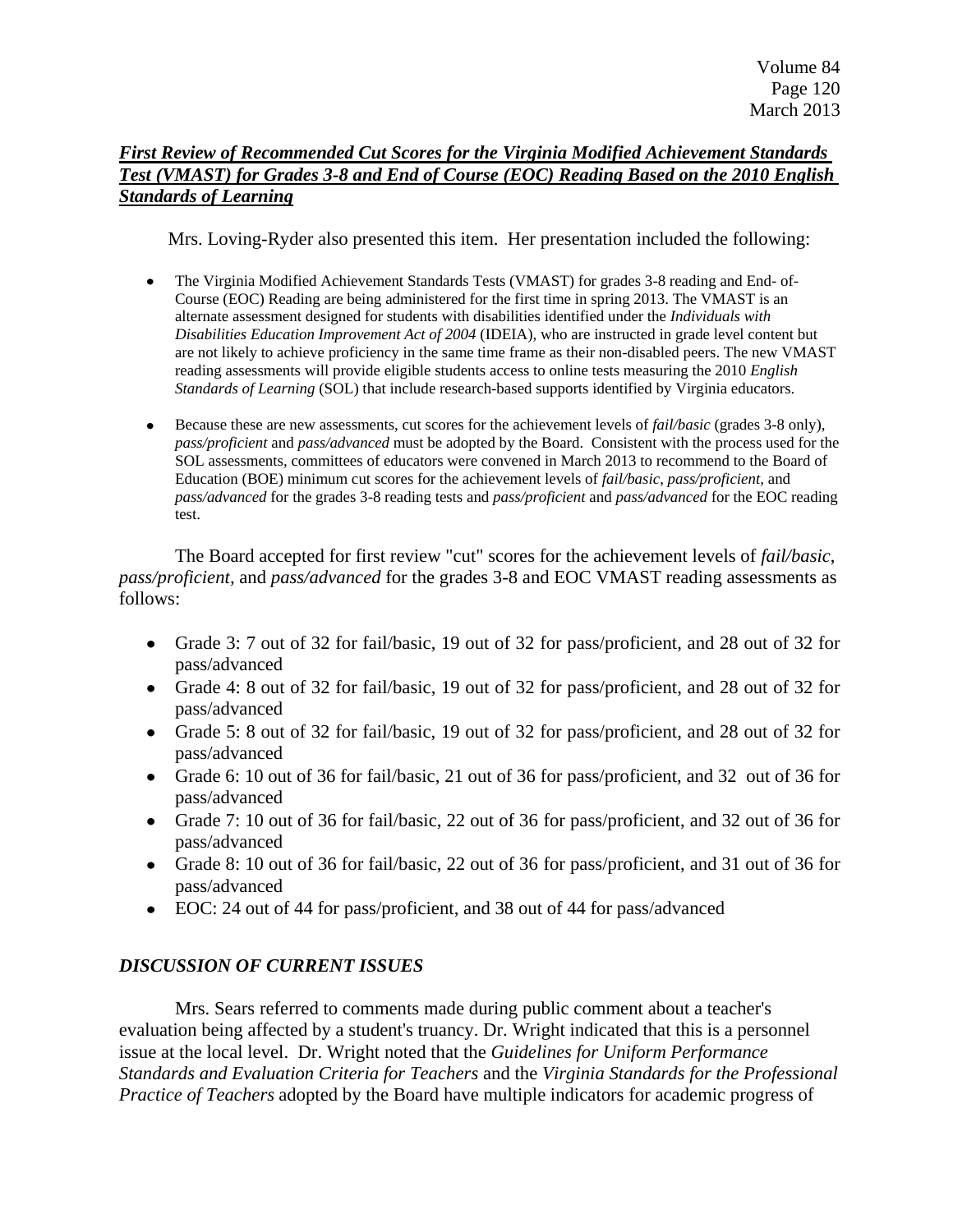students and student scores should not be used as a sole basis of a teacher's evaluation.

Mrs. Wodiska identified two issues of personal importance —childhood hunger and school turnaround.

The Board met for dinner on Wednesday, March 27, 2013, at the Crowne Plaza Hotel with the following members present: Mrs. Atkinson, Mrs. Beamer, Mr. Braunlich, Mr. Foster, Mrs. Edwards, Mrs. Sears, and Mrs. Wodiska. Members discussed pending Board agenda items. No votes were taken, and the dinner meeting ended at 8:30 p.m.

### *EXECUTIVE SESSION*

Mrs. Beamer made a motion to go into executive session under Section 2.2-3711.A. 41, for discussion and consideration by the Board of Education of records relating to the denial, suspension, or revocation of teacher licenses. The motion was seconded by Mr. Braunlich and carried unanimously. The Board went into Executive Session at 1:15 p.m.

Mrs. Beamer made a motion that the Board reconvene in open session. The motion was seconded by Mr. Braunlich and carried unanimously. The Board reconvened at 1:45 p.m.

Mr. Foster made a motion that the Board certify by roll-call vote that to the best of each member's knowledge, (1) only public business matters lawfully exempted from open meeting requirements of the Freedom of Information Act were discussed and (2) only matters identified in the motion to have the closed session were discussed. The motion was seconded by Mrs. Beamer and carried unanimously.

Board Roll call:

Ms. Mack – Yes Mr. Braunlich – Yes Mrs. Beamer – Yes Mr. Foster – Yes Mrs. Sears – Yes Mrs. Atkinson – Yes Mrs. Wodiska – Yes

Dr. Baysal and Dr. Cannaday were not present to vote.

The Board approved the following motion:

To revoke the license of Bradley Jefferson Norton.